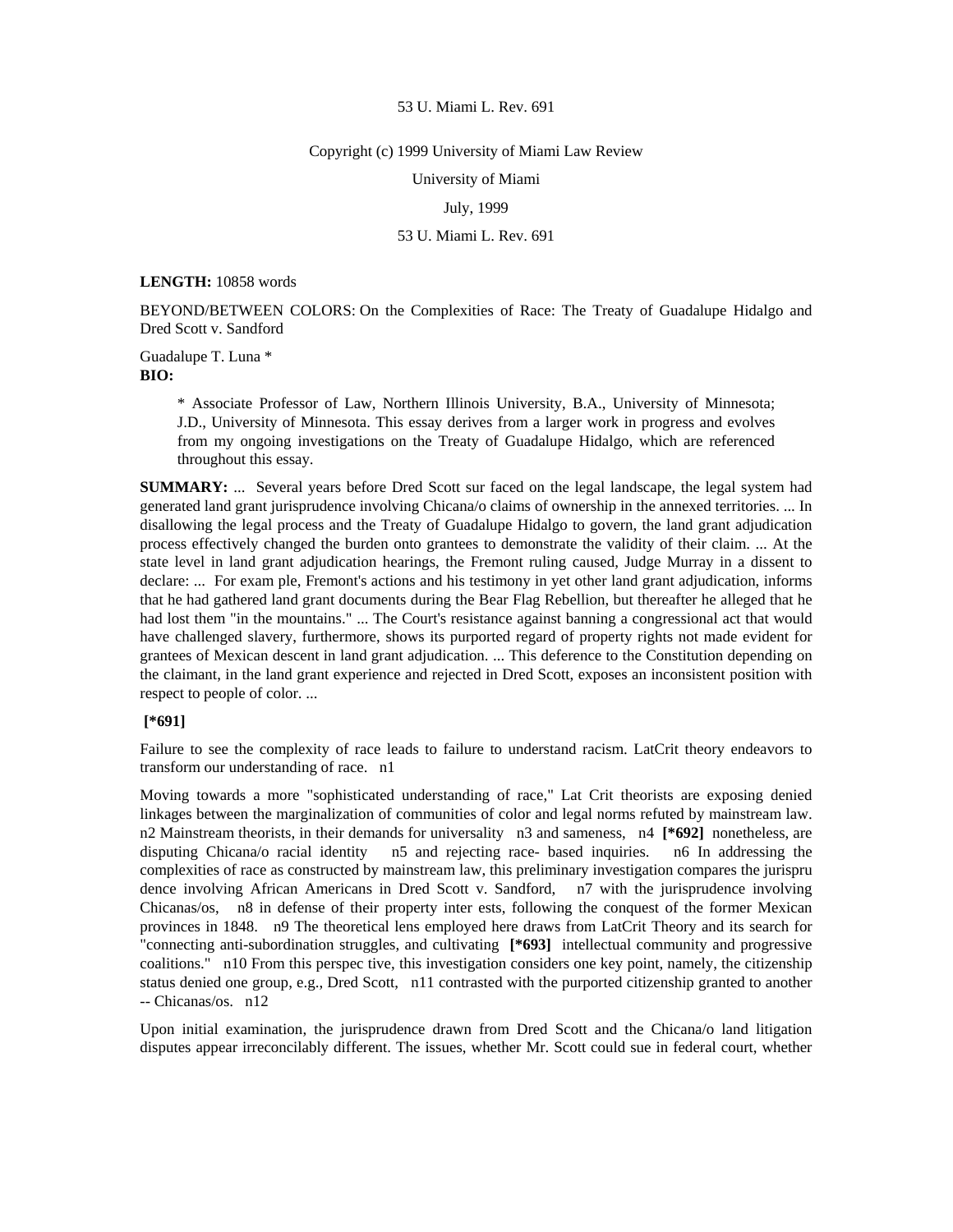the Missouri Compromise was constitutional, and whether the effect of his residing in non-slave states affected his standing in Missouri, appear to bear little relevance to the property disputes involving people of Mexi can descent. That people of Mexican descent are legally characterized as "white" also presents analytical differences. Several commonalities, however, surface and offer an alternative to the hegemonic amnesia of legal histories so long missing from mainstream jurisprudence. n13

In the first instance, the opinions consider the intersection of prop erty law with racial considerations. In Dred Scott, the property in ques tion - a human being - encompassed the issue of slavery in Mr. Scott's bid for citizenship. In the Chicana/o cases, the corresponding correla tion regarding the property at issue encompassed challenges that ques tioned Chicana/o citizenship and their ownership of land.

A second shared point engages aspects of federal/state relations. In **[\*694]** Dred Scott, the issue of diversity jurisdiction illustrates the tension between federal/state relations and federal/state court jurisdiction. n14 Similarly, in the Chicana/o cases, the relevant federal concern included the Treaty of Guadalupe Hidalgo ("the Treaty"). n15 The Treaty estab lished a legal relationship between the United States and people of Mex ican descent whereupon its subsequent interpretation by legal interpreters exposed several conflicts between federal and state jurisdic tion levels. n16

A third commonality yields an historical time-frame in which the Supreme Court and other federal courts heard and ruled on several opin ions involving people of color. n17 Several years before Dred Scott sur faced on the legal landscape, the legal system had generated land grant jurisprudence involving Chicana/o claims of ownership in the annexed territories. n18 Justices Taney, Fields, and Daniel had all participated in **[\*695]** generating land adjudication case law. n19 Several of the justices, more over, had heard property dispute litigation in Louisiana and Florida, which followed the United States' Treaty of Amity, Settlement and Lim its with Spain. n20

Fourth, and for the purposes of the instant case, the majority's pur ported application of "original intent" in Dred Scott illustrates the type of challenges confronting courts and the consequences imposed on com munities of color. n21 In several instances involving Chicanas/os defend ing their property long before Dred Scott, the Court ignored its "original intent" interpretation that it adopted in its rejection of Mr. Scott's bid for citizenship n22 and which placed him on the outside of traditional main stream law. n23 Moreover, although Chicanas/os were deemed entitled to receive the "blessings" deriving from Anglo-American law, n<sup>24</sup> most of their property was lost within a short time frame. n<sup>25</sup> Sustaining extensive **[\*696]** and irretrievable losses from erratic and arbitrary rulings, in effect, placed those of Mexican descent as outsiders of traditional law. n26

Other aspects of mainstream law have long contributed to the pain ful legacy of lynchings, segregation, poverty, and generations of unequal treatment confronting communities of color. n27 The struggles Mr. Scott and Chicana/o land grant recipients confronted n28 offer a perspective from which to study and, thus, reject the racial politics of the contempo rary period. In uncloaking causation strands, developed during this his torical framework, a perspective grounded in the combined struggles of subordinated communities, surfaces. Ultimately, this alternative lens contrasts with less inclusive paradigms grounded in essentialism and which deny the nation's complex legal histories. n29

Accordingly, Part I presents a brief historical account of the land grant period and addresses Chicana/o exclusion within the culture of Anglo-American law. It next examines two key rulings that contextual ize the status of Chicanas/os within mainstream law. Part II examines **[\*697]** Dred Scott and the Court's shifting of constitutional "norms" which governed the Chicana/o land grant construct. The goal of this section reveals the outsider status of Chicanas/os and African Americans within the hegemony of mainstream law. In conclusion, this essay rejects universality, n30 which denies our racial identity and its attendant correla tive in looking for our silence by rejection of race-based knowledge and scholarship. n31

PART I. A Historical Construct: Chicanas/os and Exclusion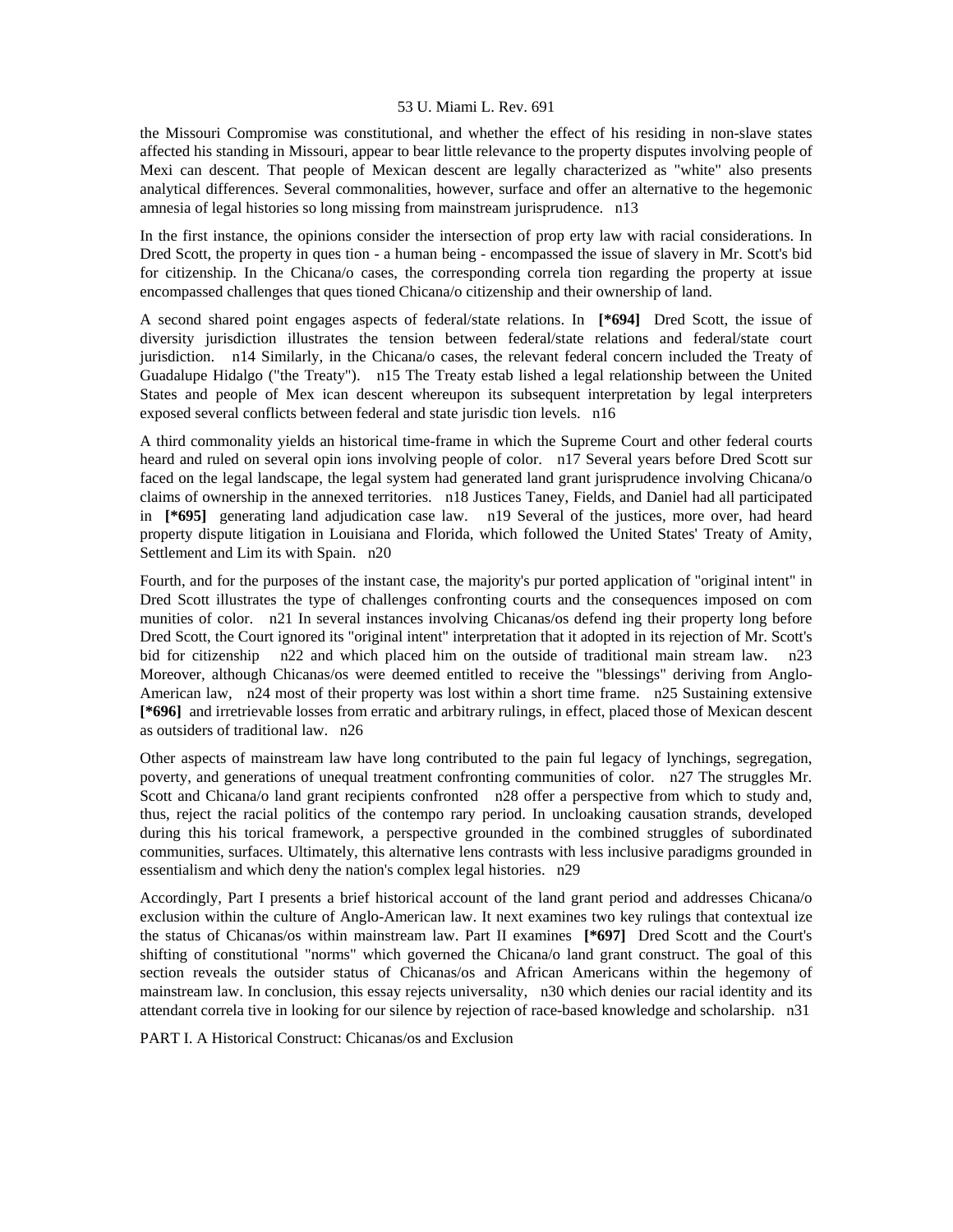In the struggle to give voice to our experiences, working class peo ple of color encounter multiple mechanisms meant to silence us. More particularly, we encounter silencing when our voices speak of resistance to injustice - both against ourselves and our peoples. And yet, coloni zation is the historical legacy that continues to haunt us, even today. The ability to effectively promote justice requires vigilance so that we may immunize ourselves against the paralysis that comes from being silenced. n32

Prior to the United States' conquest of the Mexican Republic, men and women owned and operated rural enterprises of various sizes. n33 Recipients of land grant parcels, individuals and groups, settled and cul tivated key regions throughout the present American Southwest. n34 Yet many of their voices are not heard in mainstream law. Maria Concepcion Valencia de Rodriguez' attempts, for example, to defend her Rancho **[\*698]** San Francisquito remains excluded from academic investigations. n35 Holding possession of the Rancho exposed her to a new legal regime resulting from the conquest and obligated her to confirm the validity of her grant, years after she had long settled on the property.

Through the Treaty of Guadalupe Hidalgo, that formally terminated the war between the two Republics, the United States contractually promised to protect the property interests of those remaining within the annexed territories, not unlike that belonging to Maria Valencia de Rod riguez. n36 The Treaty, inter alia, additionally granted citizenship to the conquered population. n37 As the terms of the conquest, moreover, Chi canas/os were granted citizenship status. Notwithstanding the promises and constitutional considerations extended to those of Mexican descent, the law accelerated the irrecoverable losses of their property interests. Through a series of irreconcilable legal principles that confronted Chi canas/os in defending their property interests, the legal order promoted land dispossession. Denying their former standing as rural property owners in the period before the conquest, Chicana/o ownership of rural property persists in its absence into the present period. n38

While Chicana/o land struggles are well-documented outside of law, their existing impoverished conditions in rural regions, resulting from the loss of their property interests, provides systemic evidence of the hegemonic manipulation of mainstream law. In essence, the fragile existence of Chicanas/os within the rural economy reflects the capri cious and arbitrary nature of law and its application to people of color. n39

 **[\*699]** 

A.

<qmarkx>Que Pasa Aqui? n40 Has Anyone Seen the Constitution?

 The cession of territory from one sovereign to another passes the sovereign only and does not interfere with private property.  $n41$ 

Through the Treaty of Guadalupe Hidalgo, the United States prom ised to protect the property interests of those remaining in the annexed territories. Additionally, in referencing the Treaty of Amity, Settlement, and Limits between Spain and the United States involving land grants in Florida and Louisiana, the Supreme Court had long ago ruled that "the obligation imposed by the principles of international law to respect prop erty rights within annexed territory is substantially that recognized by the treaty." n42

Finally, the Constitution's drafters in plain language, tell us that:

 This Constitution, and the Laws of the United States which shall be made in Pursuance thereof; and all Treaties made, or which shall be made, under the Authority of the United States, shall be the supreme Law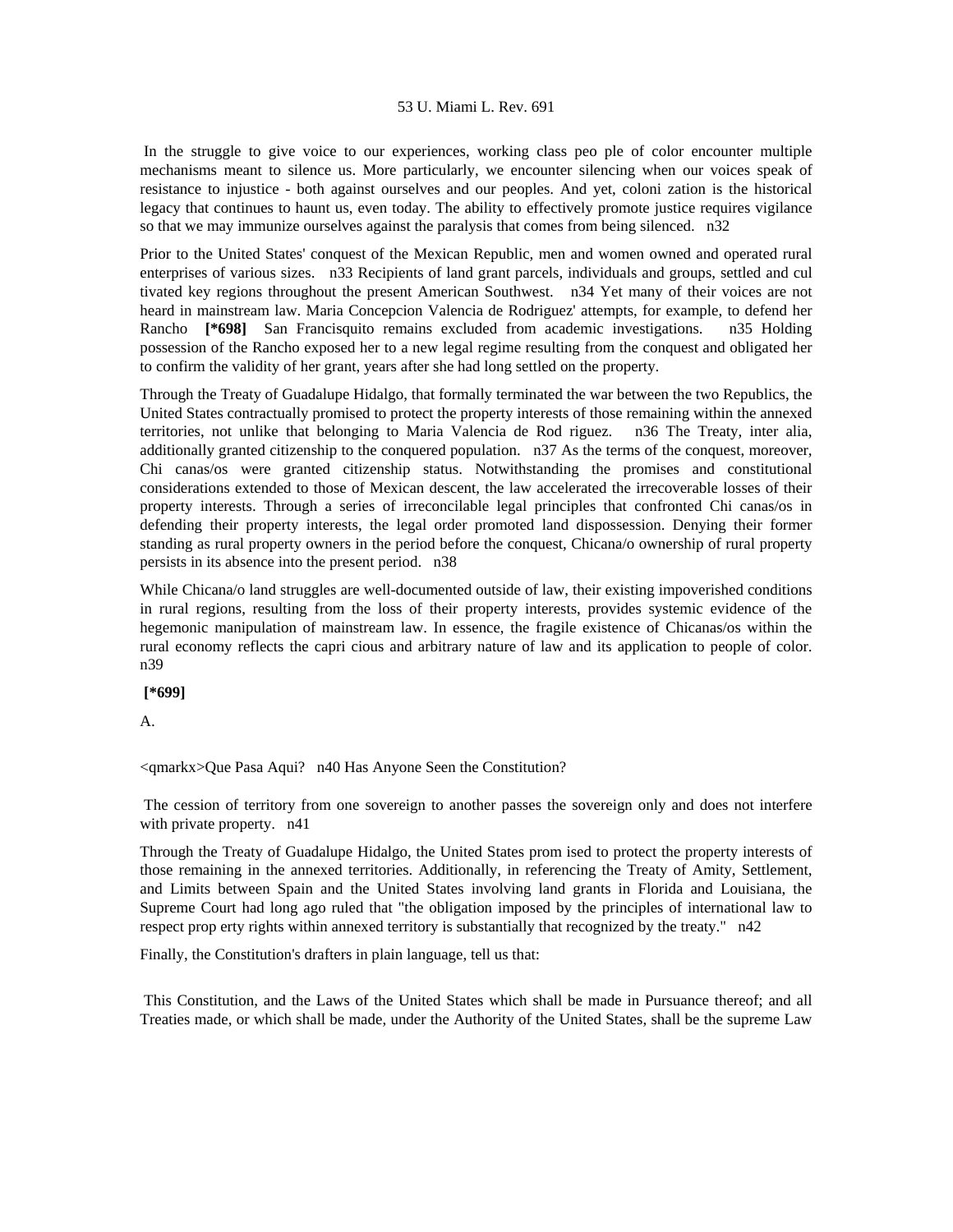of the Land; and the Judges in every State shall be bound thereby, any Thing in the Constitution or Laws of any state to the Contrary notwithstanding. n43

 Case law further emphasizes that: "A treaty lawfully entered into, stands on the same footing of supremacy as does the Constitution ... of the United States." n44 While De Geofroy v. Riggs, in its analysis of treaty law, reports that the Constitution's supremacy "directs courts to give them [treaties] legal effect," n45 it mirrors the Constitution's language enu merated above.

Notwithstanding the promises enumerated in the Treaty of Guadalupe Hidalgo and its supremacy as mandated by the United States Constitution, Congress promulgated the California Land Act of 1851 **[\*700]** (CLA). n46 In contradiction to the Treaty of Guadalupe Hidalgo, the CLA shifted the burden of proof onto the grantees to demonstrate the validity of their claims of property ownership. n47 In essence, the CLA defied pre cedent and denied the literal wording of the Supremacy Clause of the Constitution While it is within the jurisdiction of Congress to fine-tune treaties, a treaty's substantive revision requires the consent of the signa tories to avoid violations of a negotiated agreement. n48 By shifting the burden onto grantees to demonstrate ownership, Congress violated the Treaty of Guadalupe Hidalgo and therefore re-defined its substantive meaning. n49 The legislation ultimately facilitated the disenfranchisement of Chicana/os from their property interests.

Outside of direct litigation, Chicana/o land dispossession also resulted from the use of law as a weapon, and joining with extra-legal methods, forced alienation. Arnoldo De Leon and Kenneth Stewart con tend, for example, that Tejanos lost their lands through "a combination **[\*701]** of methods including, litigation, chicanery, robbery, fraud, and threat." n50 Extra-legal methods resulted in the Cortina Rebellion in South Texas and the El Paso Salt War in the 1970s, in which the Texas Rangers challenged Chicana/o use of the region's natural resources as means to intimidate Chicanas/os off their property and from accessing communal resources. n51

In failing to protect Chicanas/os, the United States breached its obligations under federal and international law. Failing to protect Chi canas/os, also makes evident that the federal authority to control public lands yielded to state actions in which the actions of squatters, agricul tural interests, and other public law encroached on Chicana/o land.

Legislation that excluded Chicanas/os from the franchise and its impact on their standing in mainstream culture is examined next.

# De La Guerra

 "When the United States acquired Mexico's northern frontier, the mestizo ancestry of the conquered Mexicans placed them in ambiguous social and legal positions." n52

The above ambiguity draws primarily from Euro-American treat ment and hostility towards Chicanas/os. Examples of the role of racism and its numerous instances, which faced Chicanas/os remain beyond the scope of this preliminary essay. Nonetheless, Chicanas/os confronted a hierarchy of laws that sought to exclude them from assimilating within the mainstream culture. Stereotypes targeted them on the basis of their race by those seeking to benefit from that forced exclusion. Building from these myths, facilitated a legal culture that directly disallowed them the full attributes of citizenship status.

One of the earliest instances involved Pablo de la Guerra, a dele gate to the 1849 Constitutional Convention in California, n53 who won an **[\*702]** election to the bench. n54 As the nephew of Mariano Vallejo, De La Guerra belonged to one of the well-established families in the region. n55 Notwithstanding the history of his family, his connections, and class standing, De La Guerra, confronted litigation that sought to disqualify him from the bench and which culminated in the case, People v. De La Guerra.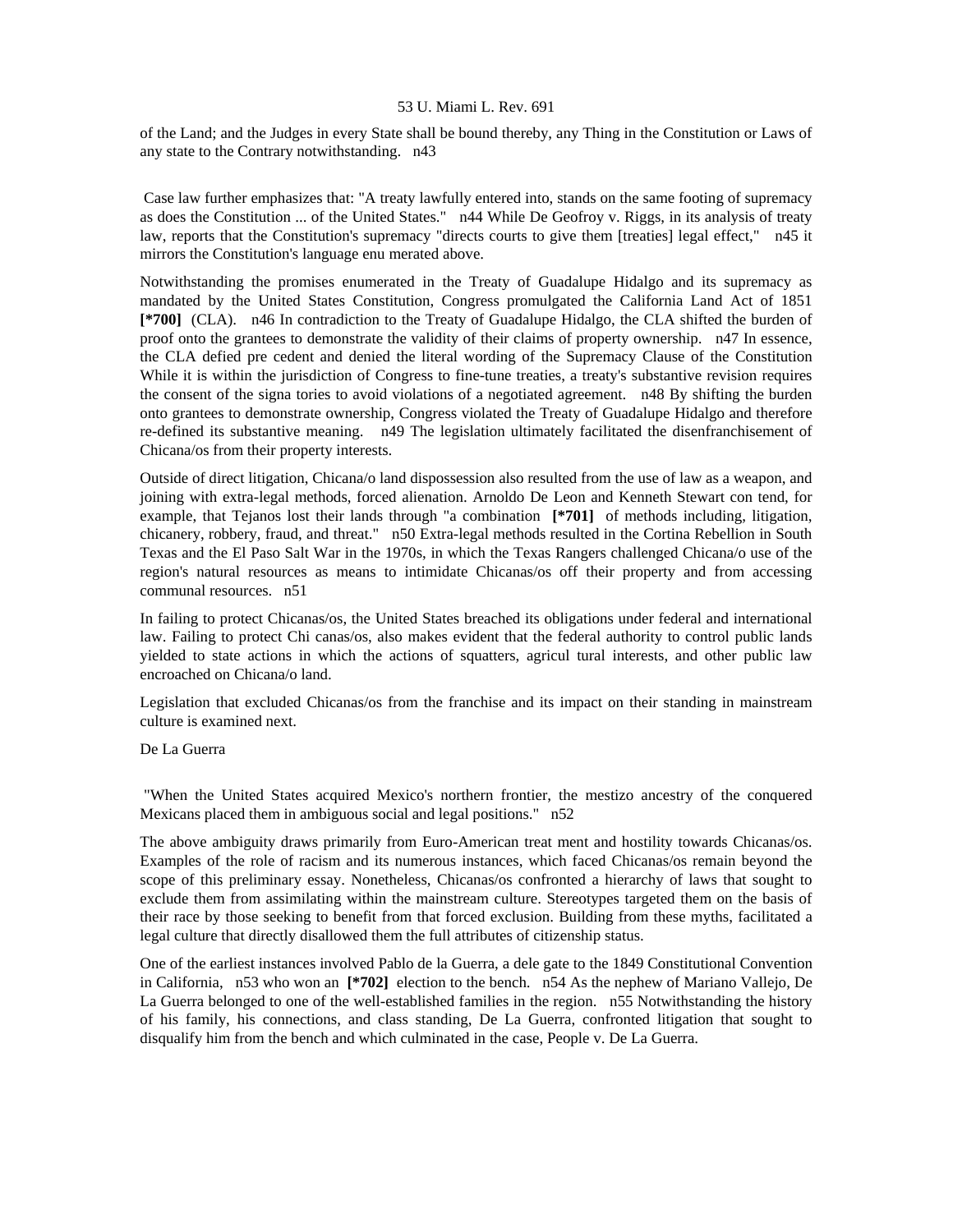The facts of the case reveal that a judicial election in 1869 elected De La Guerra judge of the First Judicial District. Notwithstanding the election, De La Guerra faced a challenge to his right to that position on the basis that he was not a citizen of the United States. The allegations relied on the legislation passed on April 20, 1863, providing that "no person shall be eligible for the office of District Judge, who shall not have been a citizen of the United States, and a resident of this State for two years." The challengers contended that the Treaty of Guadalupe Hidalgo did not permit citizenship but instead required an Act of Con gress. Without such legislation, the challengers argued, De La Guerra violated the requirements of the statute.

The court relied on the Treaty of Guadalupe Hidalgo and its Article VIII and declared that the "Treaty was intended to operate directly, and of itself to fix the status of those inhabitants<elip>." The court further rea soned that "the political rights are not essential to citizenship" and ulti mately ruled that the "respondent is clearly a citizen of the United States." Outside of this ruling, the conquest of the former Mexican prov inces recognized its former residents as citizens.

Before, during Treaty negotiations, and up to the Treaty's ratifica tion, military and other governmental officials represented citizenship to those residing in the conquered territories. Congress, nonetheless, changed the substantive and literal meaning of the Treaty of Guadalupe Hidalgo and consequently hindered the attributes deriving from citizenship.

Finally, one other factor bears on the legislative history of the type of legal structures impacting Chicanas/os during this period in time. Scholar Leonard Pitt, writes that the Americans "saw the advantage of **[\*703]** letting Californios control Californios, but they would give the native- born no license to govern Yankees." n56 Shortly after the Conquest, the army "sanctioned a constitutional convention. This move in the direc tion of democracy unfortunately released the Californios to the flood tide of gringo hostility." Those elected to serve at the convention included Manuel Dominguez, who although a Mexican mestizo, was recognized by American law as a "half-breed." n57 Notwithstanding such characterization under American ideology, Mexican law and the Treaty of Guadalupe Hidalgo recognized the indigenous population as Mexican citizens. Dominguez, however, even as a well-established California elite, faced proposed legislation limiting the franchise to "white males." This would have barred him from signing the state's constitution.

During the constitutional convention, in opposing the legislation, De La Guerra argued that "many Californios were dark-skinned, and that to disfranchise them would be tantamount to denying them a part of their citizenship as granted by the Treaty of Guadalupe Hidalgo." n58 Ultimately, the proposed legislation was changed to permit "enfranchis ing certain Indians."

Other legislation diminishing the attributes of citizenship is under scored when considering Chicanas/os defense of their property interests.

(b) Fremont v. United States

 Fremont v. United States is the key litigation in which the land grant process and the United States Supreme Court first analyzed the Treaty of Guadalupe Hidalgo and that sets the framework for the pur poses of this review. Fremont is also critical because it marks the begin ning of the end for Chicana/o land grantees through precedent ultimately contrary to constitutional, treaty law, international law, and the dictates of the California Land Act of 1851.

Fremont v. United States involved an instigator of the United States war conflict who sought confirmation of a purported land grant in an opinion authored by Chief Justice Taney. n59 In a note attached to a subse quent case following the Fremont decision, the Court informs that:

 **[\*704]**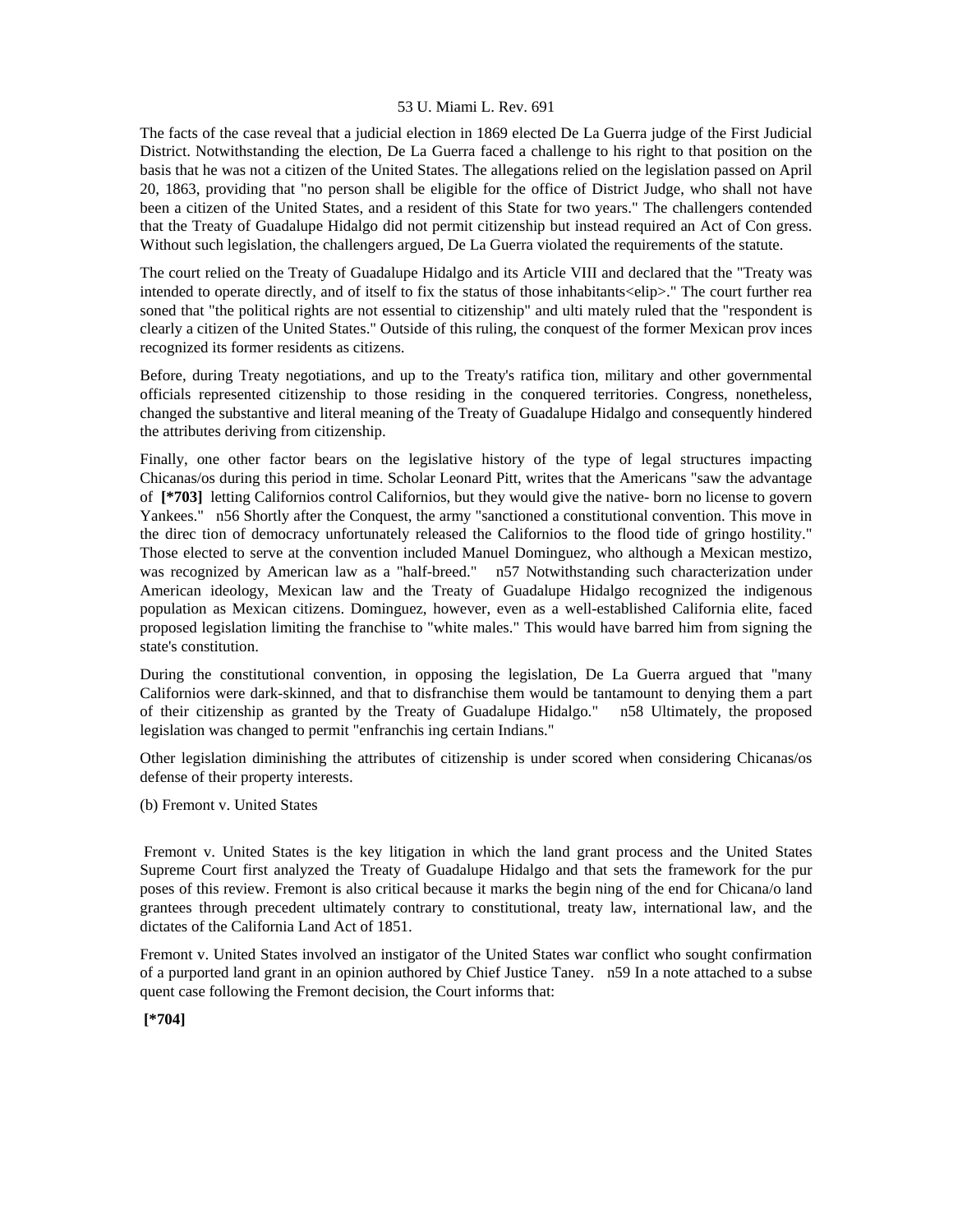Fremont was critical because it was among the earliest of the cases decided by a United States district court on appeal from the board of commissioners. It was the first in which the Supreme Court announced the principles by which this class of cases was to be decided. It has, therefore, remained the most important and the lead ing case on this branch of the law, and has exercised a controlling influence on all subsequent decisions of this court. n60

 The corresponding issues involving Chicana/o-owned property gener ated a vast realm of law but which, nonetheless, remains primarily excluded from legal study. The value of the instant case, moreover, and its impact on Chicanas/os, provides evidence in which the Court "recon ciled" the laws in force, with adverse consequences for Chicanas/os. Ruling otherwise, would have recognized the Treaty of Guadalupe Hidalgo and the legal process required from the various land acts.

In disallowing the legal process and the Treaty of Guadalupe Hidalgo to govern, the land grant adjudication process effectively changed the burden onto grantees to demonstrate the validity of their claim. Determining the validity of a claim of land ownership involving a land grant from the Mexican period, required a court to consider and apply "the law of nations, the laws, usages, and customs of the Govern ment from which the claim is derived, the principles of equity, and (prior) decisions." n61 Adhering the above principles to the instant case, required the Supreme Court to follow Mexican law from which the claim derived. n62 Mexican law obligated grantees to settle and cultivate the land within a one-year period. n63 The conditions attached to the origi nal grantee's claim, moreover, disallowed the original grantee from transferring the land without obtaining the permission of Mexican officials. n64

The material facts of the original grant indicate Juan Alvarado, the original grantee, neither settled nor cultivated the land within the one- **[\*705]** year period. n65 Alvarado, moreover, transferred the property to Fremont without the consent of the Mexican government. Finally, Fremont although claiming ownership of the land grant, lacked documentation as to the purported alienation of the grantee's interest. n66 Applying the law literally, and as intended, therefore, rendered Fremont's claim nothing but unlawful, illegal, and in violation of Mexican land grant procedures and law. n67

Fremont's lack of proof, evidence, and the invalidity of the original land grant, nonetheless, did not preclude the Court from ruling in his favor. The Court reasoned, inter alia, that the above did not bar an American citizen from purchasing property. Evidently, citizenship status permitted certain privileges that allowed skirting the Constitution and falling beyond its intent and design depending on the whim of the Court. It further rendered the Treaty of Guadalupe Hidalgo, meaningless with out an act of Congress and/or the consent of the Mexican Republic dur ing its negotiations. n68 Accordingly, the Court's holding privileged Fremont with a gold mine and land of inestimable worth. n69

At the state level in land grant adjudication hearings, the Fremont ruling caused, Judge Murray in a dissent to declare:

 At the risk of exposing myself to the ridicule or censure of many, for what may be considered temerity on my part in questioning the soundness of these decisions, I cannot refrain from the opinion that in these cases [land grant adjudication cases] the Supreme Court [has] taken a new departure, and entirely disregarded their previous decisions. n70

 The Supreme Court, in distinguishing Fremont's claim of ownership from the legal process, resulted in allowing secondary evidence (parole evidence) to prove a claim and through this ruling introduced instability in law. n71 The ripples and residue from Fremont thereafter, produced **[\*706]** arbitrary rulings, and that further governed the land grant cases, acceler ated property losses, and denied Chicanas/os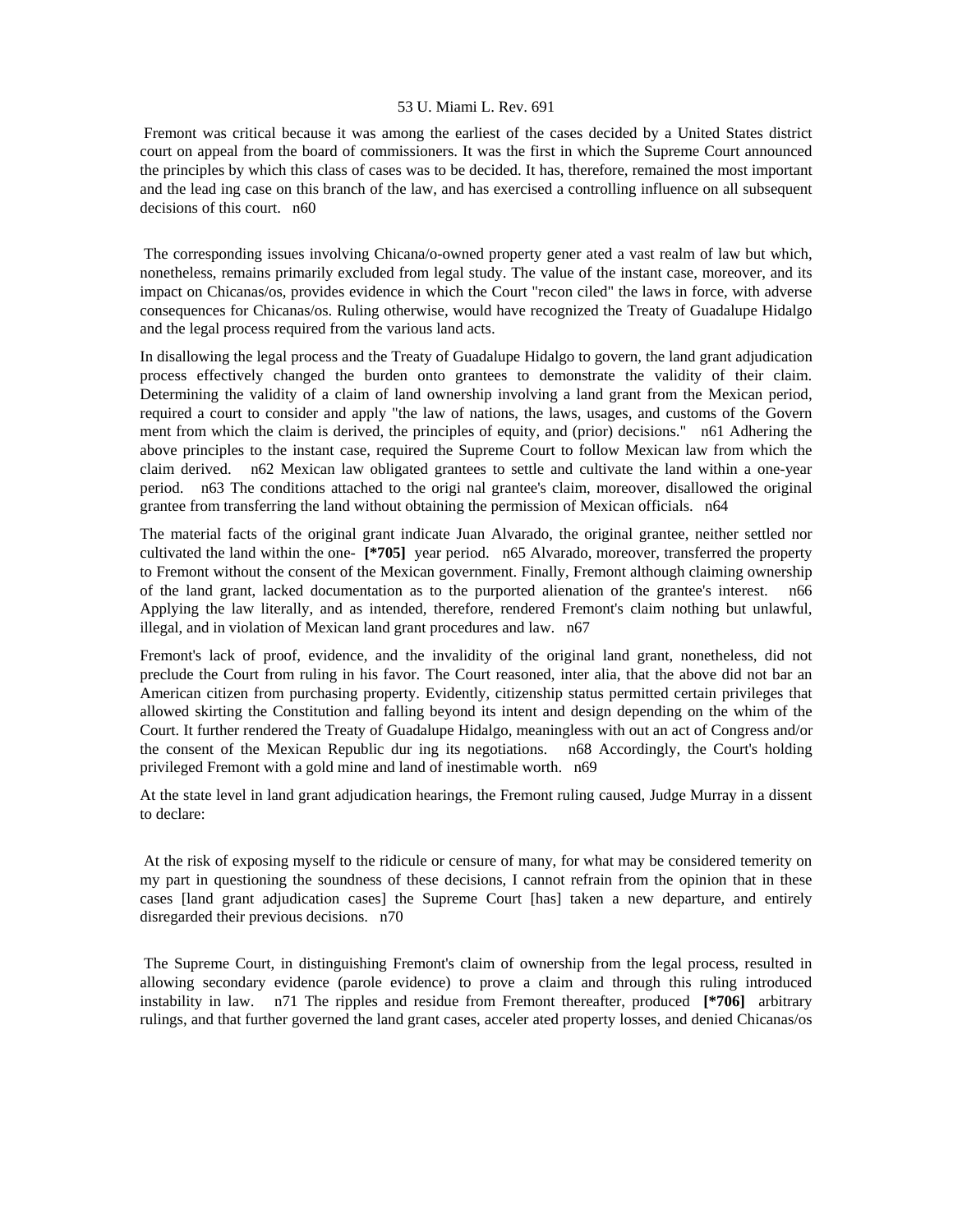the benefit of the attributes extended to other citizens, such as extended to Fremont and other non-Chicana/o grantees. n72

Thereafter, a number of arbitrary key rulings varied the standard of proof in claims of ownership status depending on whether the grantee was a non-Chicana/o. n73 In some instances, for example, proof of residing on the grant in undisturbed possession, unlike Fremont, who had neither settled nor cultivated the tract as required by Mexican law, failed to protect a grantee. n74 Also unlike Fremont, Chicanas/os who provided documentary proof of a land grant confronted challenges to the authority of Mexican officials to grant them the tract at issue. In other instances, Chicanas/os that lacked documentation of a granted tract charged Amer ican officials with the destruction of land grant documents. n75 For exam ple, Fremont's actions and his testimony in yet other land grant adjudication, informs that he had gathered land grant documents during the Bear Flag Rebellion, but thereafter he alleged that he had lost them "in the mountains." n76

In the New Mexico territories, the attorney general re-wrote Mexi can law by omitting key legal rules that governed land grant petitions and procedures. The missing rules benefited the United States with legal presumptions that otherwise defined the land grant process under Mexi **[\*707]** can law. Land grant scholar Malcolm Ebright reports that the Supreme Court, nonetheless, relied on the text in its land grant decisions in deter mining whether a grantee of Mexican ancestry had demonstrated the validity of their claim. n77

Failure to demonstrate the "validity" of a claim of ownership defaulted the property to the public domain. n78 Yet without protecting Chicanas/os and their property, public law brought other pressures from third parties with intentions to procure Chicana/o property. Seeking pre emption claims, squatters and jumpers, for example, targeted Chicana/o owned land without regard to its owners or possessors in interest. n79 Legal scholar Christian Fritz illustrates:

Squatterism posed a final source of difficulty in the struggle over San Francisco land<elip>.

Society was divided into three classes; land grabbers, those that had grants for the lands and believed they were the owners; the squatters, who knowing they had no title, would take possession of lots and hold them by masking improvements<elip>; [and] the jumpers, who stood ready to ignore all law either of strict title or prior possession, and to intrude themselves, either by force, stealth or fraud, into another man's possessions and despoil him of improvements. n80

Fritz further provides that:

 Both lot holders and grantees shared a common enemy in the form of settlers and squatters. The squatters were motivated by the prospect of gaining valuable city land by settling upon it and then filing a preemption claim under federal law. The logistics of this process required a rejection of the pueblo title with the implication that such land was part of the public domain.

While some individuals showed a willingness to abide by the federal preemption laws, many squatters made little distinction between the lots held under grants or sales and the land that the city claimed under its pueblo title. n81

Outside of squatters, grantees sustained further challenges from United States attorneys even in cases where grantees received con firmed claims. In summary, although disallowing the intent and lit **[\*708]** eral meaning of the Treaty of Guadalupe Hidalgo, the process employed in American law was deemed "fair" to the claimants with this perception defining the status quo. n82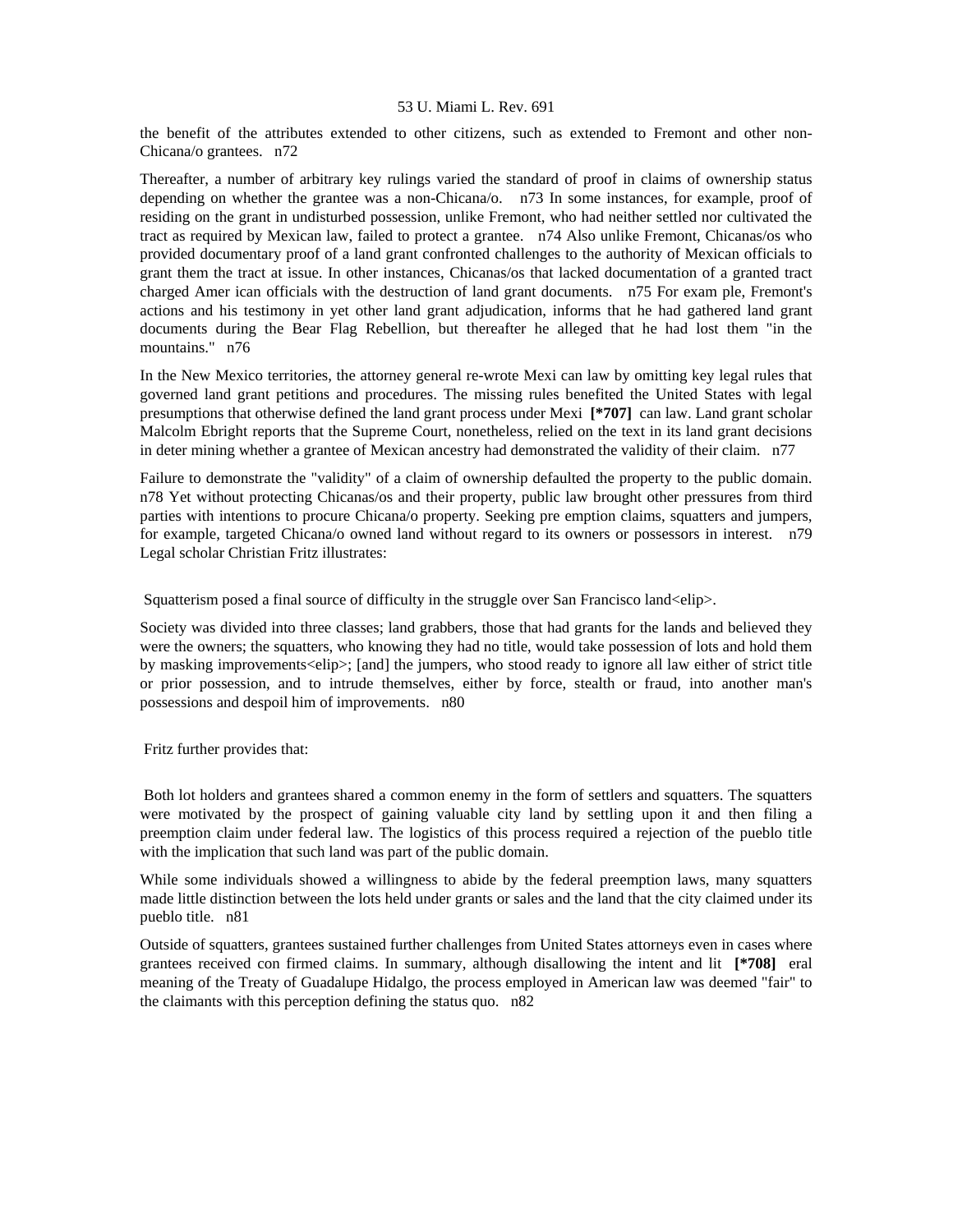Thus, a body of federal law and shifting judicial "norms" defined the meaning of property "rights" for citizens of Mexican descent. This jurisprudence, moreover, underscores the contextual legal landscape foreshadowing Mr. Scott's claims in his bid for freedom. The Court's analysis ultimately highlights hegemonic manipulations regarding the legal treatment of people of color. n83

In sum, although international negotiations and a treaty defined a legal relationship between Chicanas/os and the United States, legal insti tutional structures ostracized them as outsiders. This contextual frame work permits yet another lens in which to examine Mr. Scott's bid for freedom.

## PART II. Dred Scott v. Sandford n84

 The Dred Scott case was probably the most important case in the history of the Supreme Court of the United States. Indeed, it was proba bly the most important constitutional case in the history of any nation **[\*709]** and any court. But most of us have little if any sense of what it means or was even about." n85

While the orbit of its constitutional importance is beyond the focus of this preliminary essay, the instant case yields critical insight and evi dence. n86 And while we might not know "what it means or was even about" we are quite aware of what the decision accomplished. As an example, Derrick Bell, Jr., argues that Justice Taney's "well-docu mented argument as to the status of black people in this country stands as an irrefutable testament to the extension of the Nation's belief in the inferiority of blacks and the degree to which those beliefs had been inculcated into the laws of the land." n87 Accordingly, the case provides a valuable tool in examining the status of people of color within the hegemony of mainstream law.

The issues before the Court involved: (a) whether Mr. Scott could sue in federal court; (b) whether the Missouri Compromise was constitu tional; and (c) whether the effect of his residing in non-slave states affected his standing in Missouri. The issue as to the constitutionality of the Missouri Compromise was critical because slavery was not recog nized in the former Mexican provinces. n88 In rejecting his claim for citi zenship, the Supreme Court's decision accordingly rendered Mr. Scott outside of traditional mainstream law, therefore, denying him standing to sue in federal court.

In comparing the relevancy of Dred Scott with the Mexican cases, for the purpose of this review, shows the majority's deference to the Constitution and "original intent" analysis; although, this reverence is missing from the Chicana/o cases. n89 Chief Justice Taney, for example, tells us "that their arguments were faithful to the original intentions of **[\*710]** the framers and to judicial precedent." n90 In considering whether Mr. Scott's class, as enumerated in the plea for abatement, constituted "con stituent members of this sovereignty," the Chief Justice declared:

 We think they are not, and that they are not included, and were not intended to be included, under the word 'citizens' in the Constitution, and can therefore claim none of the rights and privileges which that instrument provides for and secures to citizens of the United States. On the contrary, they were at that time considered as a subordinate and inferior class of beings who had been subjugated by the dominant race, and, whether emancipated or not, yet remained subject to their authority, and had no rights or privileges but such as those who held the power and Government might choose to grant them. n91

 Based on original intent, as Taney interpreted the Constitution at this point in time, it provides that "the duty of the Court is, to interpret the instrument they have framed, with the best lights we can obtain on the subject, and to administer it as we find it, according to the true intent and meaning when it was adopted." n92 The Constitution, the court declared "speaks not only in the same words, but with the same meaning and intent with which it spoke when it came from the hands of its framers and was voted on and adopted by the people of the United States." n93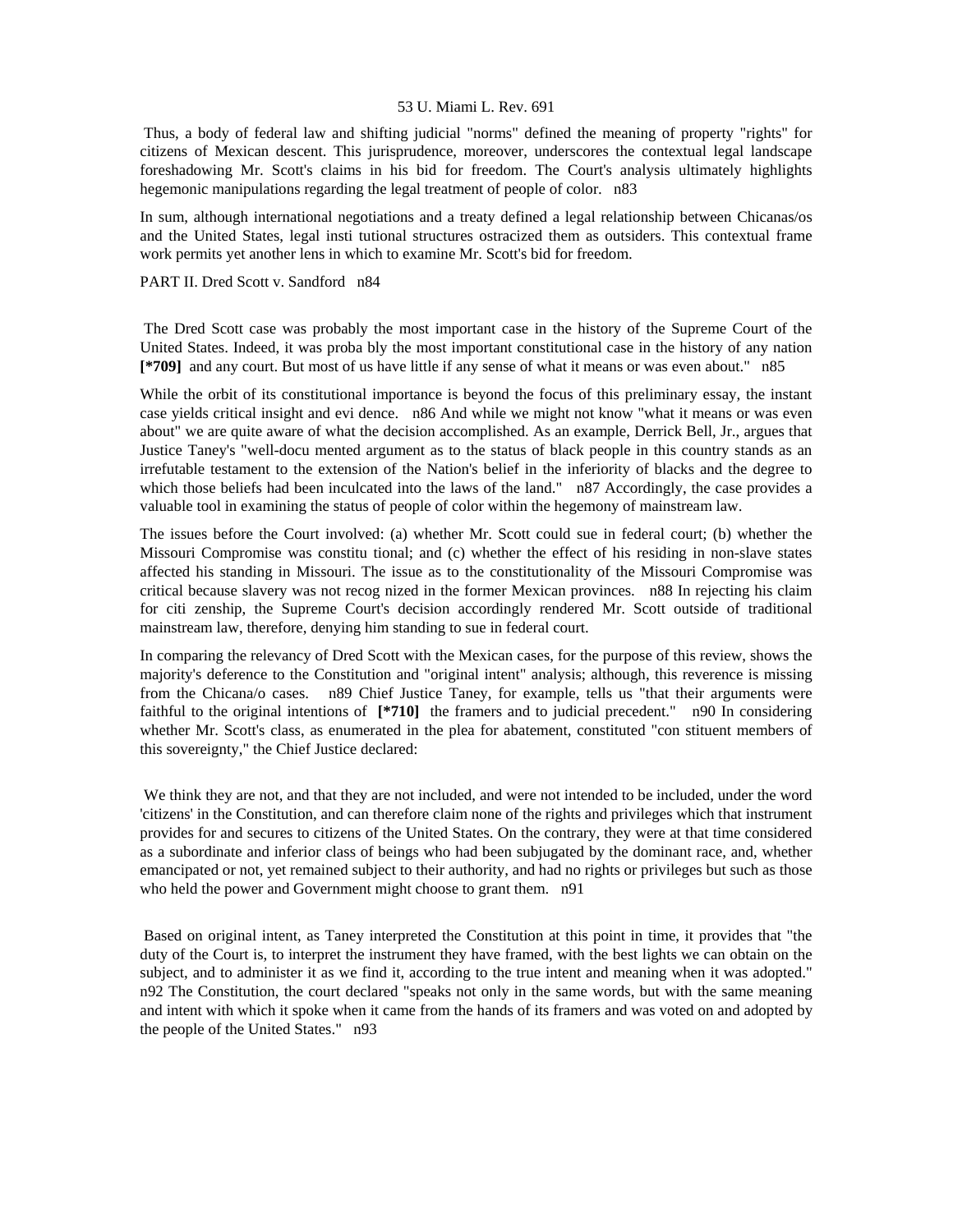The Court's resistance against banning a congressional act that would have challenged slavery, furthermore, shows its purported regard of property rights not made evident for grantees of Mexican descent in land grant adjudication. n94 In their decision, Taney, Daniel and Catron declared that "laws banning slavery in the territories<elip> were particularly egregious violations of property rights because such measures unconsti tutionally gave one class of citizens the right to the exclusive use of jointly-owned American possessions." The Court without a doubt had **[\*711]** to have considered and factored into their ruling the fact that the former Mexican territories did not recognize slavery. To the detriment of Mr. Scott and his claim for citizenship status, furthermore, this purported high regard for constitutional standards and perceived norms also bene fited non-claimants of color and disallowed Chicana/o grantees equal consideration. In sum, extending a privilege limited primarily to the dominant population.

Extending beyond the Dred Scott decision, instances from white supremacists targeting Blacks, lynchings, segregation, denial of the right to vote, and other forms of institutional racism speak to the legacy of exclusion and its connection to law. In its totality, legal and extra-legal methods additionally disallowed equal treatment and placed yet further incomprehensible burdens on African-American communities.

#### Summary

 One of the first things we need to do in order to refuse to be colo nized is to detect the mechanisms by which they attempt to silence us. They attempt to define what constitutes legitimate and appropriate forms of resistance. When they tell us how to behave, they are using mecha nisms to silence us, mechanisms to keep us from effectively resisting against our dehumanization. n95

In comparing the two forms of jurisprudence involving our commu nities of Mexican and African descent, the purpose of this preliminary investigation is not to collapse the histories of both groups into one false norm. Nonetheless, a body of scholarship and legislation is denying our ethnicity and cultural heritage and law's linkages to the subordination of marginalized communities. In the war over knowledge, its purpose underscores the extent to which legal history remains imprecise. This results from inconsistent and arbitrary holdings adversely impacting our communities. Left to mainstream theory, the circumstances in which law primarily privileged the dominant culture and its connection to other subordinated struggles fail to reveal the manipulation of poorly defined legal "standards." Chicana scholar, Teresa Cordova, tells us that, "Despite claims of universalist objective truth, power and knowledge are intimately connected." n96 She urges that:

 Our presence, as working-class people of color (especially women of color), in an institution which values itself on its elitist criteria for admission, forces the debates and challenges previously sacred canons of objective truth. Our presence, therefore, and the issues we raise, threaten the class legitimation function of the University. It is **[\*712]** probably for this reason that our presence here is so complex - and so important. n97

 LatCrit theory, as an alternative, rejects exclusionary and universal lan guage and its attendant demands for our silence.

Examinations of legal history dispels "previously sacred canons of objective truth" n98 showing how privilege accrued by our forced invisibil ity in law. Prior "sacred canons of objective truth" nonetheless, are re- surfacing not unlike anti-Affirmative Action rulings and repressive measures that are eroding the very few civil rights extended to commu nities of color. Within institutions of higher education, beneficiaries of privileges derived from their dominant status while enjoying the positive attributes of citizenship, assert "diversity is not essential to education." Its consequences, generating harmful circumstances for future generations. n99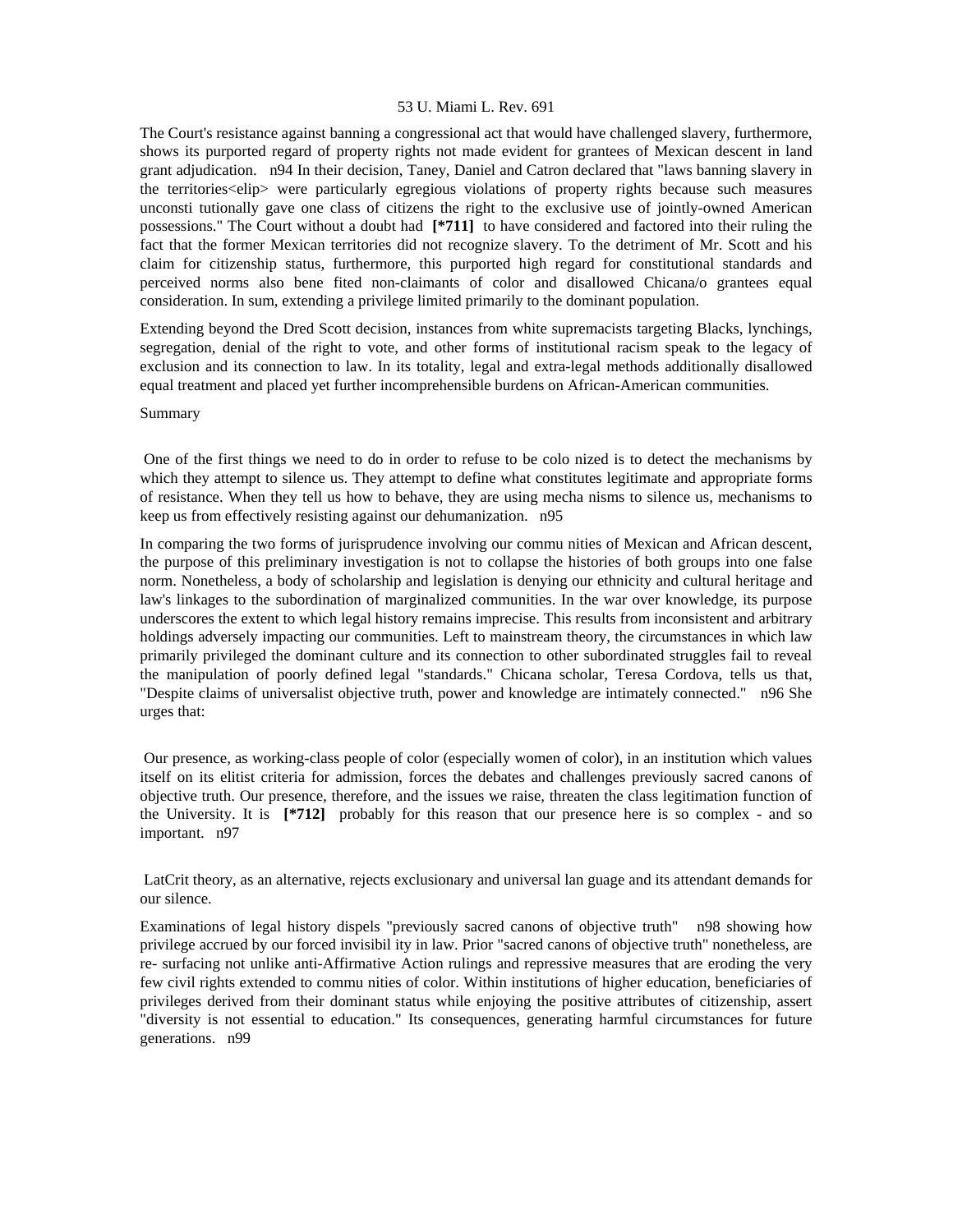Historical legal evidence furthermore, exposes the privileges extended landowners of the dominant population. This evidence of dis parate treatment, nonetheless, is not accessed in legal education and study, thereby limiting race-based inquiries to the margins of investiga tions and legal training. Left to ride the margins of legal inquiry pro motes decisions, not unlike Hopwood, which fail to reflect the nation's diverse and complex legal histories. Historical legal evidence in sum exposes the contradictions specific to each racial group, our racial iden tities, and the causation linking law and legal institutions. Contrary to those rejecting knowledge and specifics about racial identities, the full measure of judicial decisions and their connection with legal institutions and our communities requires unpacking the particularities of hidden legal histories, legal rhetoric, and discourse.

Following the invasion and Conquest of the former Mexican terri tories, times were not good for those of Mexican descent throughout the American Republic. Deriving from Dred Scott and the Chicana/o cases, "the judicial decisions that formally conferred racial status in nine teenth-century California<elip>had important consequences for the histori **[\*713]** cal trajectories for [non-white] groups in California." n100

Although the Treaty of Guadalupe Hidalgo granted them citizen ship status, Chicanas/os were forced to endure challenges attacking the validity of that status. n101 Lynchings, segregation, denying Chicano soldiers returning from World War II the right to burial in their home- town cemeteries, poll taxes, and other measures, such as keeping Chi canas/os from the franchise, represented innumerable and complex chal lenges to their citizenship status. n102

In the African American community, the Court's reasoning in Dred Scott also served as a trajectory for outside forces that extend into the contemporary period, by narrowly limiting citizenship and emphasizing the nature of exclusionary ideology. Taney tells us that:

 The words 'people of the United States' and 'citizens' are synony mous terms, and mean the same thing. They both describe the polit ical body who, according to our republican institutions, form the sovereignty, and who hold the power and conduct the Government through their representatives. They are what we familiarly call the 'sovereign people,' and every citizen is one of this people, and a con stituent member of this sovereignty. n103

 To his detriment, the Court's reasoning did not extend to Mr. Scott and its exclusionary force consequently includes the realm of violence, lynchings, and segregation, which mandated the civil rights struggles of the past with linkages into the present.

This deference to the Constitution depending on the claimant, in the land grant experience and rejected in Dred Scott, exposes an inconsistent position with respect to people of color. In Dred Scott, those of African descent were not regarded as citizens. In the Chicana/o cases, although treaty law defined a legal relationship with those of Mexican descent and the United States, the Court disregarded the Treaty of Guadalupe Hidalgo and the force of the Constitution both literally and by design. In several instances, shifting its reasoning to benefit a select class over the claims of Chicana/o grantees or challenging their status as citizens, as in the Dominguez case. In Dred Scott, moreover, the Court, ignoring its **[\*714]**  reasoning from the land grant cases in which it privileged non-Mexican grantees, shows the realm of interpretations of purportedly neutral law benefiting one class over another in its failure to protect Mr. Scott. Within this inconsistent treatment, the Court, therefore, consistently defined both groups as outsiders.

Yet not all is as simple as it seems. This inconsistent legal treat ment, on its face, exposes a "consistency." By its rulings, the Court defined both groups and their heirs as second class citizens. In doing so, its language and attendant legal culture created a tool for the subaltern to protest the politics of exclusion with linkages extending into the contem porary period. This is made evident by study of historical periods in which legal institutions constructed beneficial rulings excluding people of color. Yet it also mandates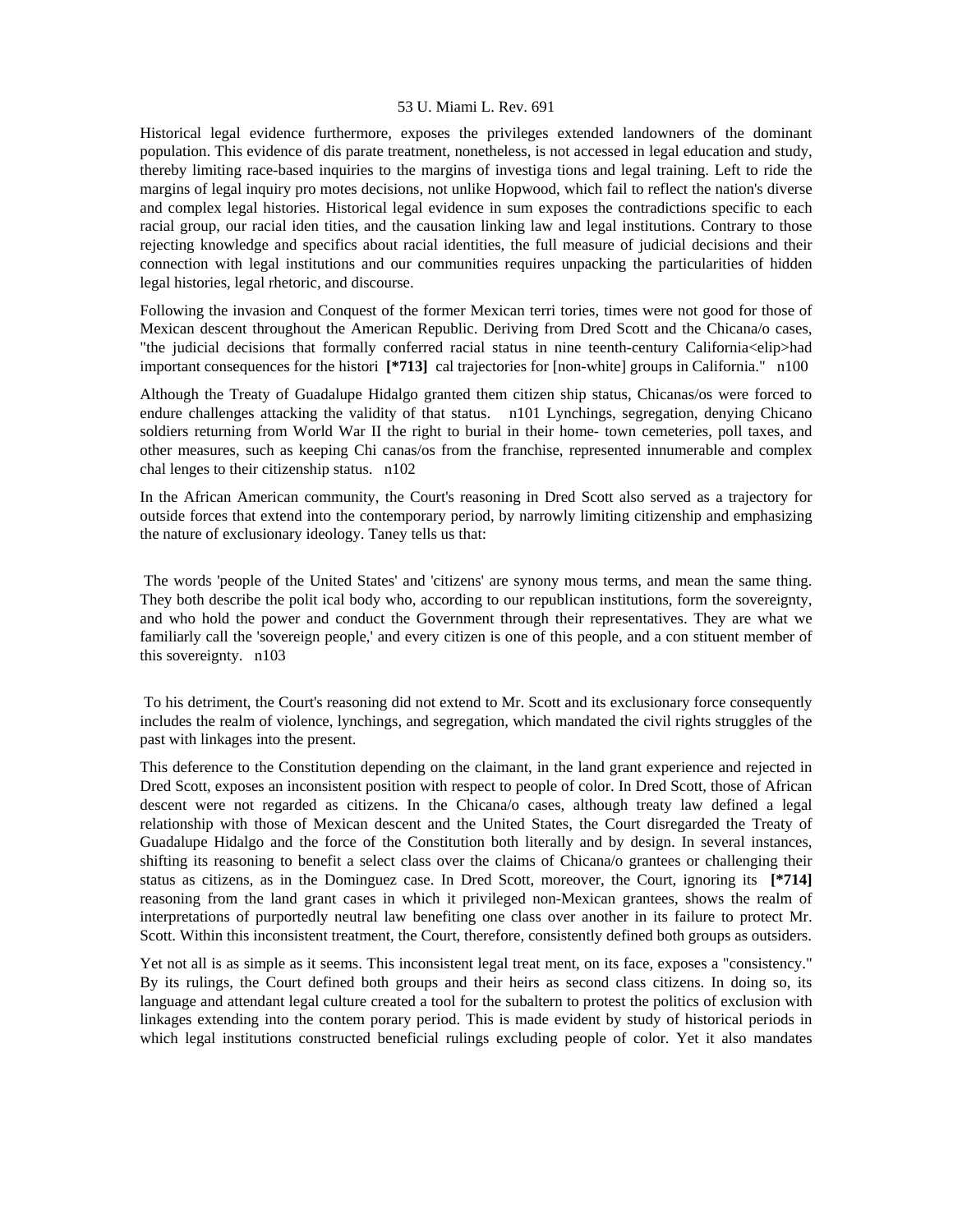further race-based inquiry of the hidden legal histories of both African-American and Chicana/o communities.

In the present, the politics of exclusion seek to deny our communi ties the full benefits of citizenship. Anti-Affirmative Action rhetoric is closing the class of those benefiting from governmental contracts. Outside of admission to higher education institutions, our communities face innumerable challenges as to their presence. Chicanas can't buy pizza, can't rent apartments, and cannot open bank accounts without proof of citizenship. n104 Assaults against speaking their native lan guage(s) demonstrates an egregious, yet sustained and ongoing chal lenge from the Conquest of their native lands to their culture and ethnicity. n105 Teachers are discharged for teaching Chicana/o history, n106 or drivers are stopped while driving on public highways because of their race. n107 African Americans are tied to the backs of trucks and dragged to their death n108 and victimized by other hate crimes that disallow the full benefit of citizenship enjoyed by non-people of color. Young African **[\*715]** American women are further degraded by being followed in public spaces and not allowed entry into public venues; n109 African American males, not unlike Chicanos, are sitting on death row in disproportionate numbers to the dominant population. n110

Within the spirit of the times, law is held hostage to those denying the corresponding complexities branded on our racial identities. An invaluable and immeasurable alternative exists with LatCrit theory. The theoretical foundation of LatCrit as an alternative enterprise emphasizes the relationship between legal rules and process. It exposes trajectories that for too long have promoted the subordination and marginalization of communities of color. The near invisibility of Chicanas/os in legal scholarship reflects the intersection of law with their subordinate status; leaves them to ride the margins of legal scholarship; consigns communi ties of color outside academic investigations; and otherwise disallows the potential for transforming impoverished communities. Falling outside less inclusive paradigms, ultimately replicates the history of the European conquest of advanced cultures as witnessed by communities of color.

In the alternative, LatCrit embraces an anti-essentialist and anti- subordination theoretical base in which investigations place subordinated communities in the center of inquiry. LatCrit theory and its emphasis on promoting knowledge, advancing social transformation, expanding and connecting anti-subordination struggles, and cultivating intellectual community and progressive coalitions, provides an immea surable tool going beyond mere exposure of disparate treatment. n111 It **[\*716]** extends, furthermore, beyond a clash of differing values and promotes in progressive coalition building. Linking the contextual background of law's role as in Dred Scott and the Chicana/o legal experience allows us to listen to the voices of cultures for too long kept hidden in legal his tory. The onslaught of challenges that disallowed them the full attributes of citizenship therefore makes clear the indispensability of LatCrit as an alternative enterprise in analyzing the history of hypocrisy constructing adverse race relations in the present.

# Conclusion

 Chicanas/os and African Americans have long contributed immea surable and invaluable benefits to mainstream culture while sustaining ongoing challenges to their right to the full attributes of citizenship extended the dominant culture. The intersection of their racial standing with law makes evident the uneven application of legal rhetoric and norms. With Mr. Scott, the Court rejected his bid for freedom while conforming to a purported "originalist" interpretation of the Constitu tion. Yet the Chicana/o legal experience makes evident that the court side-stepped its purported "originalist" deference and disallowed the supremacy obligations drawing from the same legal document. This his torical legal amnesia requires not silence as those advocating lesser inclusive models of law advocate, but in contrast obligates yet further unpacking of our collective past. As an invaluable tool, the undisclosed stories and their voices ultimately assisting progressive coalitions in revealing long stymied transformative possibilities. n112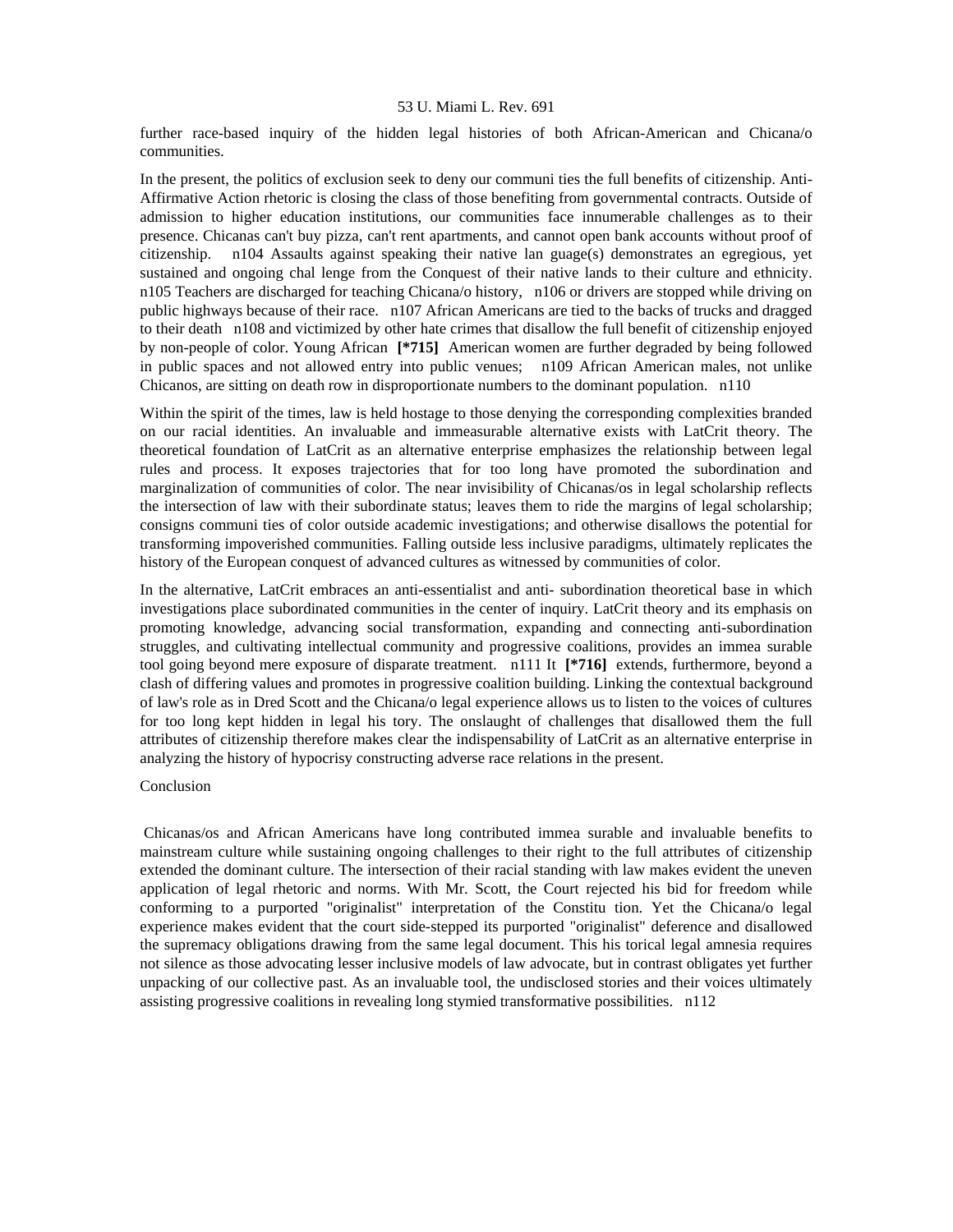# **FOOTNOTE-1:**

n1. Leslie Espinoza and Angela Harris, Afterword: Embracing The Tar-Baby - LatCrit Theory and the Sticky Mess of Race, [10 La Raza L. J. 499, 507 \(1998\).](http://www.lexis.com/research/xlink?searchtype=get&search=10%20La%20Raza%20L.J.%20499,at%20507)

n2. Environmental racism in our communities of color serves as an example of denied linkages. See, e.g., Gerald Torres, Race, Class, Environmental Regulation, Introduction: Understanding Environmental Racism, 63 U. Colo. L. Rev. 839, 841 (1992); David L. Hanna, Third World Texas: NAFTA, State Law, and Environmental Problems Facing Texas Colonias, [27 St. Mary's](http://www.lexis.com/research/xlink?searchtype=get&search=27%20St.%20Mary)  [L. J. 871 \(1996\);](http://www.lexis.com/research/xlink?searchtype=get&search=27%20St.%20Mary) Guadalupe T. Luna, Agricultural Underdogs and International Agreements, [26](http://www.lexis.com/research/xlink?searchtype=get&search=26%20N.M.L.%20Rev.%209)  [N.M. L. Rev. 9 \(1996\);](http://www.lexis.com/research/xlink?searchtype=get&search=26%20N.M.L.%20Rev.%209) Robert Bullard, Environmental Justice and Communities of Color (1994); Sheila Foster, Justice From the Group Up: Distributive Inequities, Grassroots, Resistance, And The Transformative Politics of the Environmental Justice Movement, [86 Cal.](http://www.lexis.com/research/xlink?searchtype=get&search=86%20Calif.%20L.%20Rev.%20775)  [L. Rev. 775 \(1998\);](http://www.lexis.com/research/xlink?searchtype=get&search=86%20Calif.%20L.%20Rev.%20775) Robert W. Collin, Review of the Legal Literature on Environmental Racism, Environmental Equity and Environmental Justice, 9 J. Envtl. L. & Litig. 121 (1994).

n3. Immanuel Wallerstein, Culture As the Ideological Battleground of the Modern World-System, in Global Culture, Nationalism, Globalization and Modernity, 31-55 (Mike Featherstone ed., 1990) (asserting that while universality relates to humanity race by way of contrast requires consideration of the specific). The court's language and reasoning in [Hopwood](http://www.lexis.com/research/xlink?searchtype=get&search=78%20F.3d%20932)  [v. State of Texas, 78 F.3d 932 \(1996\)](http://www.lexis.com/research/xlink?searchtype=get&search=78%20F.3d%20932) provides an illustration in the present. As to other measures targeting communities of color see e.g., Girardeau A. Spann, Proposition 209, [47](http://www.lexis.com/research/xlink?searchtype=get&search=47%20Duke%20L.J.%20187)  [Duke L. J. 187 \(1997\)](http://www.lexis.com/research/xlink?searchtype=get&search=47%20Duke%20L.J.%20187) (California Civil Rights Initiative); Ruben Garcia, Critical Race Theory and Proposition 187: The Racial Politics of Immigration Law, 17 Chicano-Latino L. R. 118 (1998); Nancy Cervantes, et al., Hate Unleashed: Los Angeles In the Aftermath of Proposition 187, [17 Chicano- Latino L. Rev. 1 \(1995\).](http://www.lexis.com/research/xlink?searchtype=get&search=17%20Chicano-Latino%20L.%20Rev.%201) The term Euro-American references the dominant population. See [In Re Camille, 6 F. 256 \(C.C.D. Or. 1880\)](http://www.lexis.com/research/xlink?searchtype=get&search=6%20F.%20256) (defining dominant population as European or white race).

n4. See, e.g., Sylvia R. Lazos Vargas, Deconstructing Homogeneous Americanus: The White Ethnic Immigrant Narrative and its Exclusionary Effect, [72 Tul. L. Rev. 1493 \(1998\)](http://www.lexis.com/research/xlink?searchtype=get&search=72%20Tul.%20L.%20Rev.%201493) (examining assumption of sameness and "why diversity is so resisted"); Seth Schiesel & Robert L. Turna, Is Race Obsolete, Boston Globe Mag. 13, Sept. 22, 1996.

n5. Professor Ian Haney-Lopez reports: "It is clear that in the United States there exists no widespread consensus that Latinos/as share a separate identity that can be specified in terms of race, as opposed to, say, ethnicity, national origin, or culture." Professor Haney-Lopez, in referencing a number of authors promoting a "raceless conception of Latina/o identity, observes that there is a "pronounced resistance in the legal academy to racial conceptualizations of Latinos/as and Latino/a subgroups." Ian F. Haney-Lopez, Race, Ethnicity, Erasure: The Salience of Race to LatCrit Theory, [10 La Raza L. J. 57 \(1998\).](http://www.lexis.com/research/xlink?searchtype=get&search=10%20La%20Raza%20L.J.%2057)

n6. See Daniel A. Farber & Suzanne Sherry, The 200,000 Cards of Dimitri Yurasov: Further Reflections on Scholarship and Truth, [46 Stan. L. Rev. 647, 652 n.38 \(1994\);](http://www.lexis.com/research/xlink?searchtype=get&search=46%20Stan.%20L.%20Rev.%20647,at%20652) Daniel A. Farber & Suzanne Sherry, Telling Stories Out of Law School: An Essay on Legal Narratives, [45 Stan.](http://www.lexis.com/research/xlink?searchtype=get&search=45%20Stan.%20L.%20Rev.%20807)  [L. Rev. 807 \(1993\).](http://www.lexis.com/research/xlink?searchtype=get&search=45%20Stan.%20L.%20Rev.%20807) But see, Richard Delgado, On Telling Stories in School: A Reply to Farber and Sherry, [46 Vand. L. Rev. 665 \(1993\).](http://www.lexis.com/research/xlink?searchtype=get&search=46%20Vand.%20L.%20Rev.%20665) As to one scholar's experience with LatCrit theory and "traditional" scholarship see Elvia R. Arriola, Difference, Solidarity and Law: Building Latina/o communities Through LatCrit Theory, March, [19 Chicano-Latino L. Rev. 1, 7 \(1998\)](http://www.lexis.com/research/xlink?searchtype=get&search=19%20Chicano-Latino%20L.%20Rev.%201,at%207) (discussing author's "lone battle" in "trying to fill the 'objective' criteria expected of untenured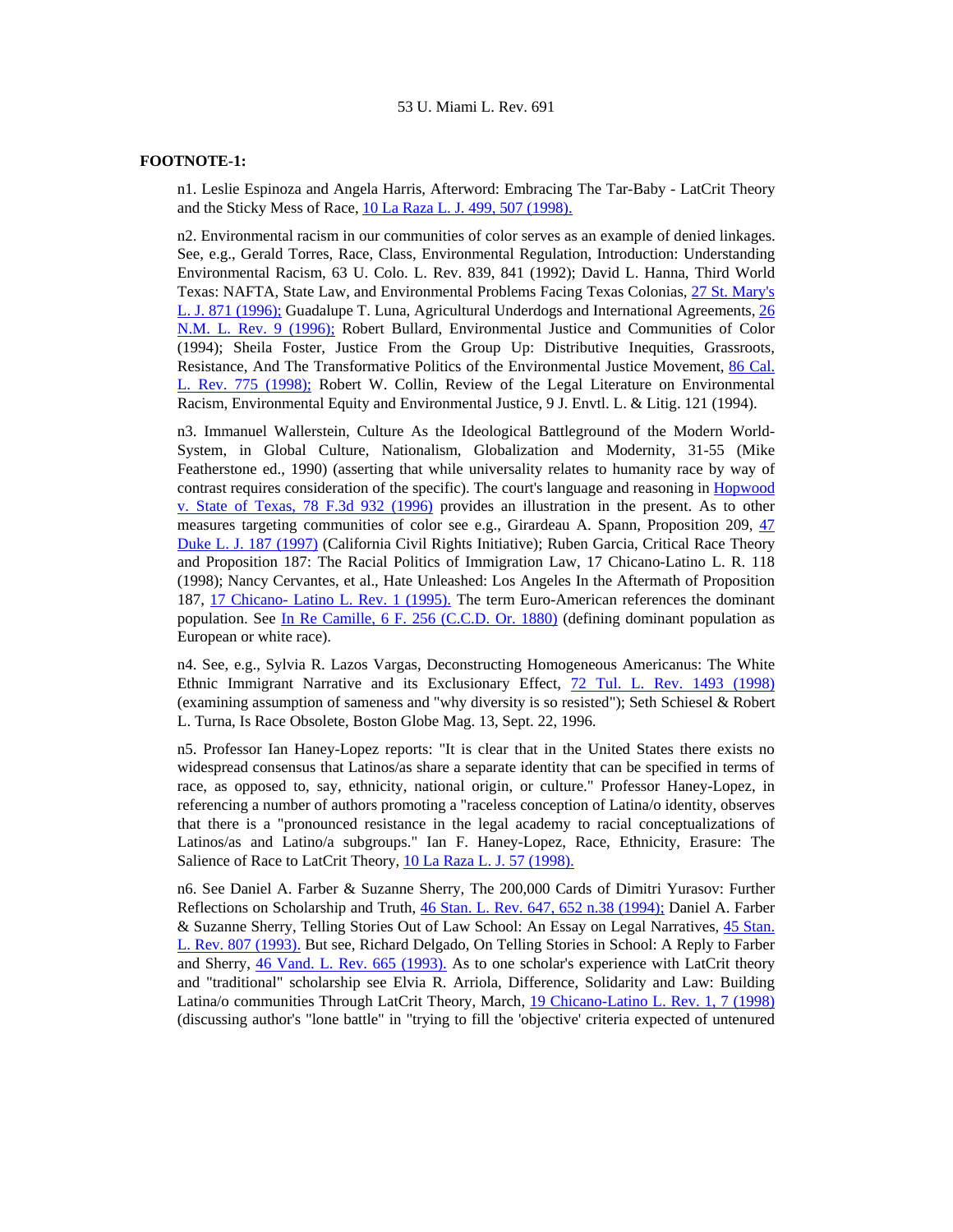professors" and the "huge risks" exacted "when individuals like Lino Graglia signal the loss of widespread cultural support for concept like diversity and affirmative action.").

n7. [60 U.S. 393](http://www.lexis.com/research/xlink?searchtype=get&search=60%20U.S.%20393) (19 How.) (1856).

n8. "Mexican nationals" refers to citizens of Mexico and "Chicana/Chicano" references individuals of Mexican descent. Terms are used interchangeably and are commonly "selfdesignations." See Genaro M. Padilla, My History, Not Yours (1993). For alternative designators, see Berta Esperanza Hernandez Truyol, Building Bridges - Latinas and Latinos at the Crossroads: Realities, Rhetoric and Replacement, 25 Colum. Hum. Rts. L. Rev. 369 (1994); Margaret Montoya, Mascaras, Trenzas y Grenas: Un/Masking the Self White Un/Braiding Personal Experience, Latina Heritage, and Legal Socialization, [17 Harv. Women's L. J. 188](http://www.lexis.com/research/xlink?searchtype=get&search=17%20Harv.%20Women)  [\(1994\);](http://www.lexis.com/research/xlink?searchtype=get&search=17%20Harv.%20Women) Ana Castillo, Massacre of the Dreamers (1994) (defining Xicanisma). Ana Castillo asserts Xicanisma "is formed in the acknowledgement of the historical crossroad where the creative power of woman became appropriated by male society. And woman in the flesh was subordinated." In the essay, the Mexican governance of the annexed territories is distinguished from the Spanish period. Mexico declared its independence from Spain in 1821. Additionally, the Treaty of Guadalupe Hidalgo, which terminated the war between the United States and Mexico recognized those remaining in the Mexican provinces as Mexican citizens. See Treaty of Guadalupe Hidalgo infra note 12. Finally, the complexities of race are compounded when legal institutions identify Chicanas/os as "white." For background on this legal designation see George Martinez, African-Americans, Latinos, and The Construction of Race: Toward An Epistemic Coalition, [19 Chicano-Latino L. Rev. 213](http://www.lexis.com/research/xlink?searchtype=get&search=19%20Chicano-Latino%20L.%20Rev.%20213) , 215 (1998) ("Legal classification impacts the relationship between African-Americans and Mexican-Americans" <elip> and creates a barrier to coalitions with African-Americans and other non-white minorities.").

n9. For accounts of the conflict between the United States and Mexico reference, see William H. Goetzmann, When The Eagle Screamed, The Romantic Horizon in American Diplomacy, 1800-1860 (1965); Lisbeth Haas, War in California, 1846-1848 in Contested Eden: California Before the Gold Rush, 331 (Ramon A. Gutierrez & Richard J. Orsi ed., (1998). See also Pico v. [United States, 19 F. Cas. 590, 591 \(D. Cal. 1855\)](http://www.lexis.com/research/xlink?searchtype=get&search=19%20F.%20Cas.%20590,at%20591) (No. 11,127) (discussing "the rights of a conquered people").

n10. Elizabeth M. Iglesias and Francisco V. Valdes, Religion, Gender, Sexuality, Race and Class in Coalitional Theory: A Critical and Self-Critical Analysis of LatCrit Social Justice, [19](http://www.lexis.com/research/xlink?searchtype=get&search=19%20Chicano-Latino%20L.%20Rev.%20503)  [Chicano-Latino L. Rev. 503 \(1998\).](http://www.lexis.com/research/xlink?searchtype=get&search=19%20Chicano-Latino%20L.%20Rev.%20503)

n11. The opinion reports that "neither the class of persons who had been imported as slaves, nor their descendants" could be citizens of the [United States. Dred Scott, 60 U.S. \(19 How.\) at 407.](http://www.lexis.com/research/xlink?searchtype=get&search=60%20U.S.%20393,at%20407)

n12. Article IX of the Treaty of Guadalupe Hidalgo provided for the citizenship of those choosing to remain in the annexed territories. See Treaty of Peace, Friendship, Limits, and Settlement With The United States of America and the Republic of Mexico, Treaty of Guadalupe Hidalgo, Feb. 2, 1848, U.S.-Mex., Art. IX, 9 Stat. 922, 930 [hereinafter "Treaty of Guadalupe Hidalgo"]. Executed in the City of Guadalupe Hidalgo on February 2, 1848, the Treaty's ratification took place in Queretaro, Mexico on May 30, 1848. Its final proclamation was made on July 4, 1848. See Hunter Miller, Treaty of Guadalupe Hidalgo, Documents 122- 150: 1846-1852, 5 Treaties and Other International Acts of the United States of America 207 (1937). See also Richard Griswold Del Castillo, The Treaty of Guadalupe Hidalgo, A Legacy of Conflict (1990); Antonio de la Pe<tild n>a y Reyes, Algunos Documentos Sobre El Tratado de Guadalupe y la Situacion de Mexico Durante La Invasion Americana (1930) (documents and correspondence regarding the U. S. invasion and war between the two Republics, and the Treaty of Guadalupe Hidalgo).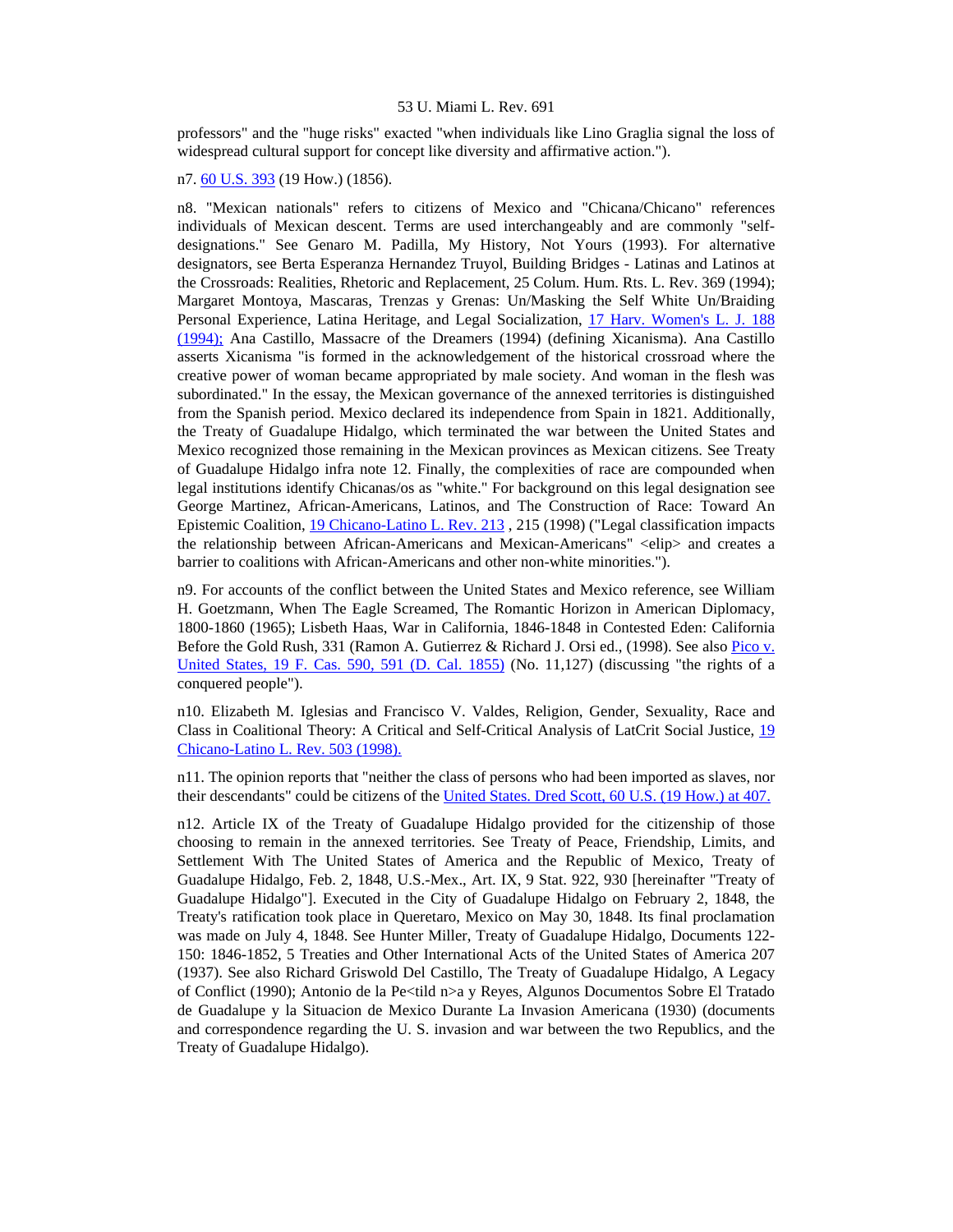n13. Regarding the nature of this invisibility and LatCrit theory, see Berta E. Hernandez-Truyol, Building Bridges - Latinas and Latinos at the Crossroads: Realities, Rhetoric and Replacement, 25 Colum. Hum. Rts. L. Rev. 369 (1994); Kevin Johnson, Los Olvidados, Images of the Immigrant, Political Power of Noncitizens, and Immigration Law and Enforcement, [1993 BYU L. Rev. 1139;](http://www.lexis.com/research/xlink?searchtype=get&search=1993%20B.Y.U.L.%20Rev.%201139) Juan F. Perea, Los Olvidados: On the Making of Indivisible People, [70 N.Y.U. L. Rev. 965 \(1995\).](http://www.lexis.com/research/xlink?searchtype=get&search=70%20N.Y.U.L.%20Rev.%20965) See also Richard Delgado & Jean Stefancic, The Latino/a Condition, A Critical Reader (1998).

n14. For a review of this conflict, see Eric T. Dean, Jr., Reassessing Dred Scott: The Possibilities of Federal Power in the Antebellum Context, [60 U. Cin. L. Rev. 713 \(1992\);](http://www.lexis.com/research/xlink?searchtype=get&search=60%20U.%20Cin.%20L.%20Rev.%20713) Alfred L. Brophy, Let Us Go Back and Stand Upon The Constitution: Federal -- State Relations in Scott v. Sandford, [90 Colum. L. Rev. 192 \(1990\).](http://www.lexis.com/research/xlink?searchtype=get&search=90%20Colum.%20L.%20Rev.%20192)

n15. Treaty of Guadalupe Hidalgo, Stat. 922, 929.

n16. [United States v. Circuit Judges, 70 U.S. \(3 Wall.\) 673 \(1865\).](http://www.lexis.com/research/xlink?searchtype=get&search=70%20U.S.%20673) See also [United States v.](http://www.lexis.com/research/xlink?searchtype=get&search=58%20U.S.%20525,at%20533)  [Ritchie, 58 U.S. \(17 How.\) 525, 533 \(1854\)](http://www.lexis.com/research/xlink?searchtype=get&search=58%20U.S.%20525,at%20533) (raising separation of powers and federalism considerations). Conflicts surfaced because federal district courts did not have complete jurisdiction over the land grant adjudication until the Act of 1860 was passed. See [United States](http://www.lexis.com/research/xlink?searchtype=get&search=25%20F.%20Cas.%20821)  [v. De Rodriguez, 25 F. Cas. 821 \(N.D. Cal. 1864\).](http://www.lexis.com/research/xlink?searchtype=get&search=25%20F.%20Cas.%20821)

n17. For instances involving people of color and Supreme Court jurisprudence, see, for example, [Arguello v. United States, 59 U.S. \(How.\) 539 \(1855\);](http://www.lexis.com/research/xlink?searchtype=get&search=59%20U.S.%20539) [Choteau v. Marguerite, A](http://www.lexis.com/research/xlink?searchtype=get&search=37%20U.S.%20507)  [Woman of Colour, 37 U.S. 507 \(1838\).](http://www.lexis.com/research/xlink?searchtype=get&search=37%20U.S.%20507) Federal law dictated the land grant process and a vast number of land grant litigation shaped federal jurisprudence during this historical period. See, e.g., [United States v. Bernal, 24 F. Cas. 1123 \(N.D. Cal. 1855\)](http://www.lexis.com/research/xlink?searchtype=get&search=24%20F.%20Cas.%201123) (No. 14,581 (Carmen Bernal's grant challenged as fraudulent notwithstanding confirmation of her grant); United States v. [Ortega, 27 F. Cas. 358 \(N.D. Cal. 1856\)](http://www.lexis.com/research/xlink?searchtype=get&search=27%20F.%20Cas.%20358) (No. 15,970) (bequest to Maria Clara Ortega and Maria Isabel Clara Ortega from their father's 1809 San Ysidro grant); Cervantes v. United States, 5 Cas. 380 (N.D. Cal. 1855) (No. 2560). See also [United States v Chaboya, 67 U.S. 593](http://www.lexis.com/research/xlink?searchtype=get&search=67%20U.S.%20593) (2 Black.) (1862); [United States v. Gomez, 64 U.S. 326](http://www.lexis.com/research/xlink?searchtype=get&search=64%20U.S.%20326) (23 How.) (1859); [Serrano v. United](http://www.lexis.com/research/xlink?searchtype=get&search=72%20U.S.%20451)  [States, 72 U.S. \(5 Wall.\) 451 \(1866\).](http://www.lexis.com/research/xlink?searchtype=get&search=72%20U.S.%20451)

n18. The land grant cases involving United States citizens of Mexican descent are vast and beyond the focus of this review. In sum, the land grant adjudication system outside the state level encompassed several federal levels. For example, claimants faced the Board of Land Commissioners charged with determining the validity of a land claim. See discussion on the California Land Act of 1851 infra note 45. The second federal level encompassed the federal district court system. See generally [Feliz v. United States, 8 F. Cas. 1130 \(N.D. Cal. 1855\)](http://www.lexis.com/research/xlink?searchtype=get&search=8%20F.%20Cas.%201130) (holding performance of conditions attached to grant despite the Board of Land Commissioner's rejection of claim). Finally, appeals at times reached the U.S. Supreme Court. See generally [Fuentes v. United States, 63 U.S. 443 \(1859\).](http://www.lexis.com/research/xlink?searchtype=get&search=63%20U.S.%20443) For further examples see [United States v.](http://www.lexis.com/research/xlink?searchtype=get&search=68%20U.S.%20706)  [Morillo, 68 U.S. \(1 Wall.\) 706 \(1863\)](http://www.lexis.com/research/xlink?searchtype=get&search=68%20U.S.%20706) (conflict of jurisdiction dispute); [Romero v. United](http://www.lexis.com/research/xlink?searchtype=get&search=68%20U.S.%2065)  [States, 68 U.S. \(1 Wall.\) 65 1863](http://www.lexis.com/research/xlink?searchtype=get&search=68%20U.S.%2065) (Innocencio, Jose, and Mariano Romero's land grant claim); [United States v. Olvero, 154 U.S. 538 \(1864\)](http://www.lexis.com/research/xlink?searchtype=get&search=154%20U.S.%20538) (involving Los Alamos and Agua Caliente claim in Los Angeles); [Serrano v. United States, 72 U.S. \(5 Wall.\) 451 \(1866\);](http://www.lexis.com/research/xlink?searchtype=get&search=72%20U.S.%20451) [Higueros v. United](http://www.lexis.com/research/xlink?searchtype=get&search=72%20U.S.%20827)  [States, 72 U.S. \(5 Wall.\) 827 \(1864\).](http://www.lexis.com/research/xlink?searchtype=get&search=72%20U.S.%20827)

n19. Justice Field was also a member of the California Supreme Court in which he heard and ruled on several cases involving those of Mexican descent. For background on Justice Field, reference Charles W. McCurdy, Stephen J. Field and Public Land Law Development in California, 1850-1860: A Case Study of Judicial Resource Allocation in Nineteenth Century America, Law & Society 235 (1976); Adrian M. Tocklin, Pennoyer v. Neff: The Hidden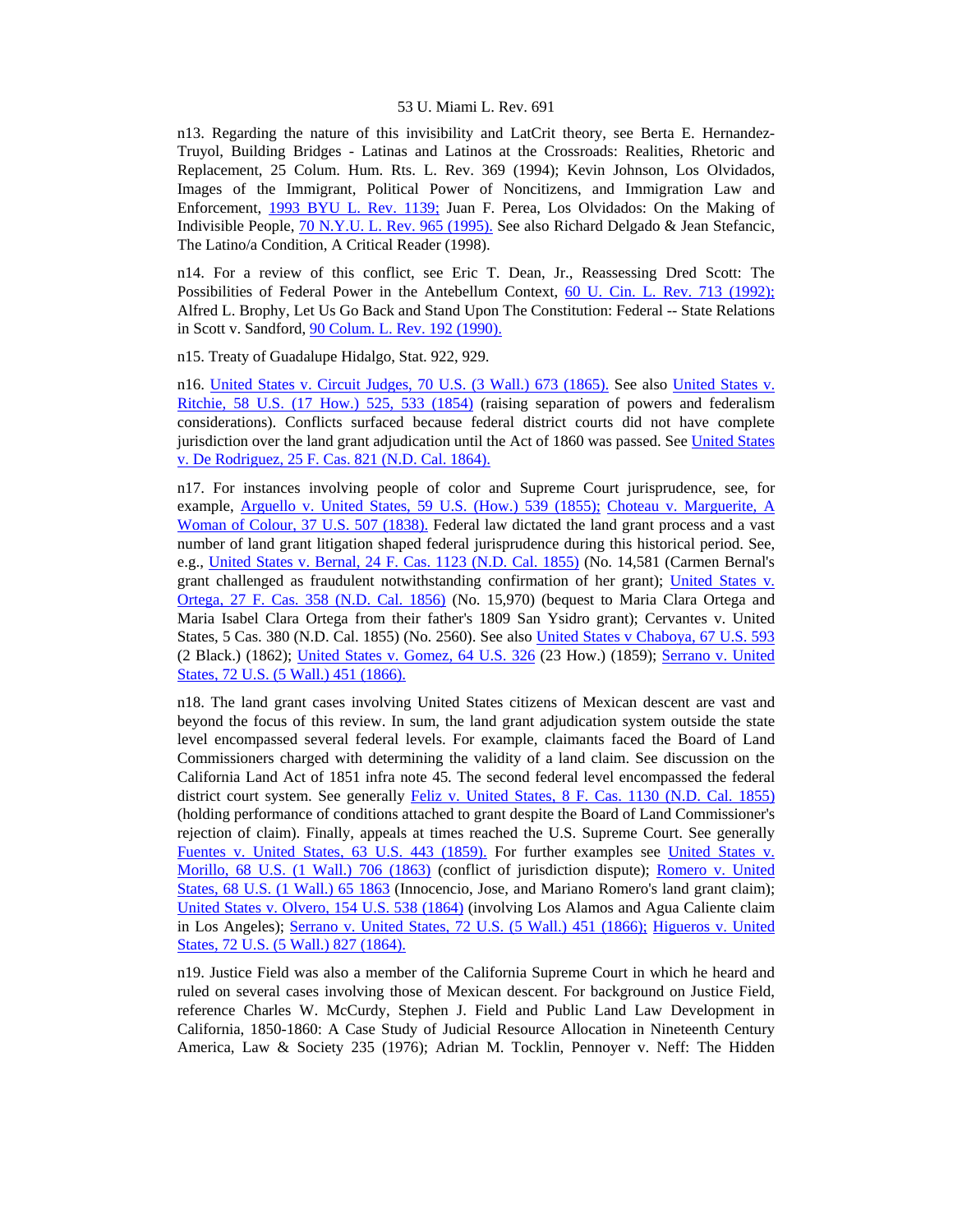Agenda of Stephen J. Field, [28 Seton Hall L. Rev. 75 \(1997\).](http://www.lexis.com/research/xlink?searchtype=get&search=28%20Seton%20Hall%20L.%20Rev.%2075) For examples of Justice Field opinions see [United States v. Yorba, 68 U.S. 412](http://www.lexis.com/research/xlink?searchtype=get&search=68%20U.S.%20412) (1 Wall.) (1863) (U.S. challenge to 1846, La Sierra land grant in Los Angeles); [United States v. Auguisola, 68 U.S. \(1 Wall.\) 352 \(1863\)](http://www.lexis.com/research/xlink?searchtype=get&search=68%20U.S.%20352) (U.S. challenge to the claimed ownership of an 1843 land grant); [United States v. D'Aguirre, 68](http://www.lexis.com/research/xlink?searchtype=get&search=68%20U.S.%20311)  [U.S. \(1 Wall.\) 311 \(1863\)](http://www.lexis.com/research/xlink?searchtype=get&search=68%20U.S.%20311) (U.S. challenge to Do<tild n>a Maria Estudillo's land grant claim).

n20. See Hunter Miller, Spain: February Treaties and Other International Acts of the United States, Documents 41-79: 1819-35 (1933) (Treaty of Amity, Settlement, and Limits, signed in Washington on February 22, 1819).

n21. In Dred Scott, Taney reasoned "that their arguments were faithful to the original intentions of the framers and to judicial precedent." See discussion infra pp. 26-27. See also Mark A. Graber, Desperately Ducking Slavery: Dred Scott and Contemporary Constitutional Theory, [14](http://www.lexis.com/research/xlink?searchtype=get&search=14%20Const.%20Commentary%20271)  [Const. Comment. 271 \(1997\)](http://www.lexis.com/research/xlink?searchtype=get&search=14%20Const.%20Commentary%20271) ("Taney and his fellow justices explicitly declared that their arguments were faithful to the original intentions of the framers and to judicial precedent.").

n22. Nor did its omission protect Mr. Scott. See discussion infra PART II.

n23. See, e.g., Mari Matsuda, Public Response to Racist Speech: Considering the Victim's Story, [87 Mich. L. Rev. 2320 \(1989\)](http://www.lexis.com/research/xlink?searchtype=get&search=87%20Mich.%20L.%20Rev.%202320) (the term "outsider" is used to avoid term "minority;" the term "minority" contradicts "the numerical significance of the constituencies typically excluded from jurisprudential discourse").

n24. See Guadalupe T. Luna, Chicanas, Land Grant Adjudication, and the Treaty of Guadalupe Hidalgo: This Land Belongs To Me, Harv. Latino L. Rev. (forthcoming 1998) (citing Secretary of State James Buchanan in his lobbying against a provision in the Treaty of Guadalupe Hidalgo that would have ensured protection of Mexican-owned property). During his lobbying in voting for the removal of the provision (Article X) Buchanan asserted that the country's laws referred to as "blessings," would otherwise protect grantees. Hunter Miller, Treaty of Guadalupe Hidalgo, Documents 122-150: 1846-1852, 5 Treaties and Other International Acts of the United States of America, 256 (1937) (reporting on the nature of James Buchanan and his lobbying).

n25. See Rodolfo O. de la Garza & Karl Schmitt, Texas Land Grants & Chicano-Mexican Relations: A Case Study, 21 Latino Am. Res. Rev. 123 (1986); Mario T. Garcia, Merchants and Dons, San Diego's Attempt at Modernization, 1850-1860, in Carlos E. Cortes, Mexicans in California After the United States Conquest, 52, 70-71 (1976). Prominent Alta California Don Juan Bandini corroborated the loss of property resulting from Anglo-American law by stating:

 Of the lands mentioned, some have been in the quiet possession of the proprietors and their families for forty or fifty years. On them they have reared themselves homes - they have enclosed and cultivated fields - there they and their children were born - and there they lived in peace and comparative plenty. But now - our inheritance is turned to strangers - our houses to aliens. We have drunken our water for money - our wood is sold unto us. Our necks are under persecution - we labor and have no rest.

## Id. at 71 (citing S. Cal., April 11, 1855).

n26. Philip D. Ortego, The Chicano Renaissance, in La Causa Chicana, The Movement for Justice, 53 (Margaret M. Mangold ed., 1971-72) ("Mexican Americans themselves were kept at arm's length as outsiders."). As to their invisibility in law, see Berta Esperanza Hernandez-Truyol, Las Olvidadas--Gendered in Justice/Gendered Injustice: Latinas Fronteras and the Law,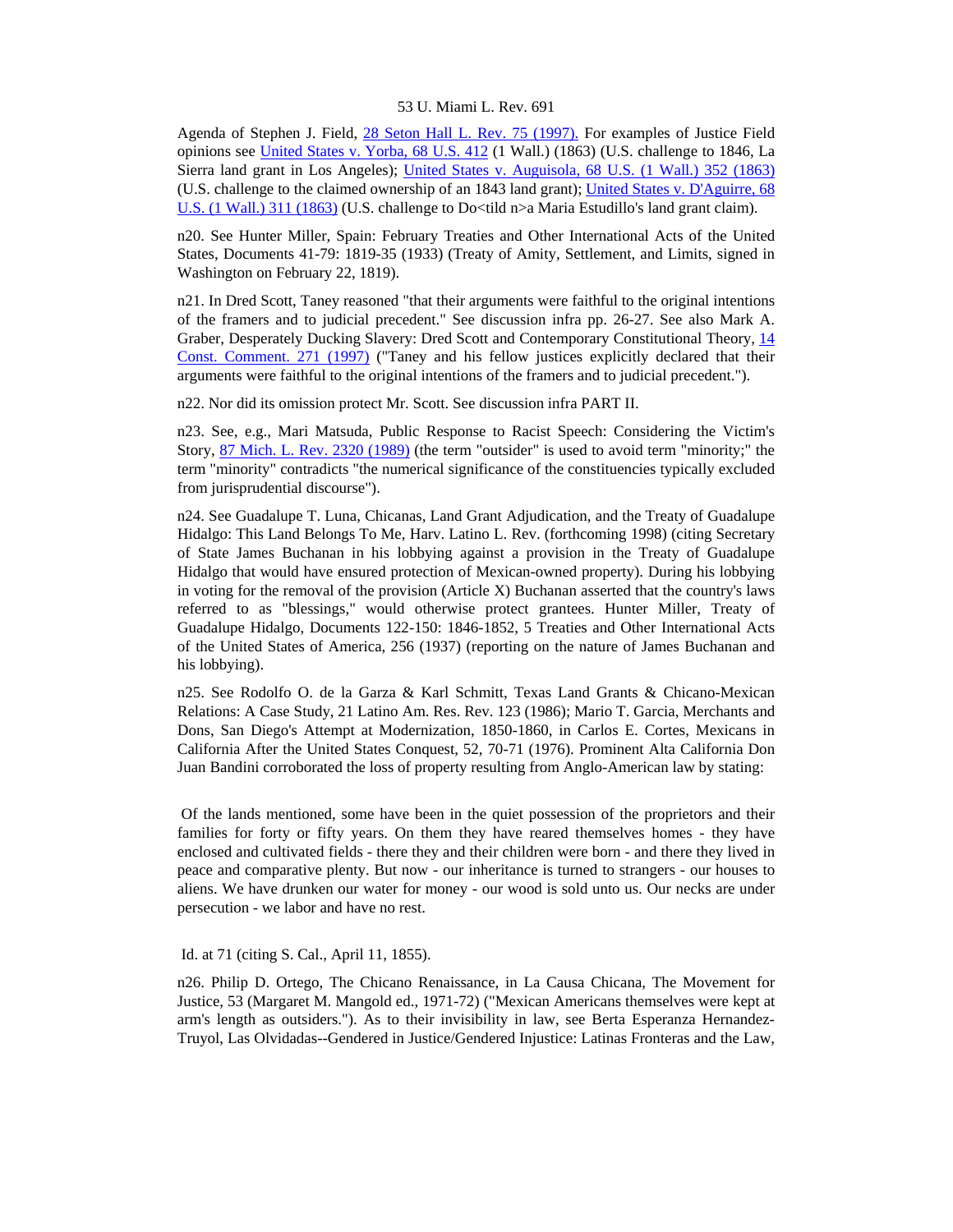1 J. Gender, Race and Just., 355 (1998); Berta Esperanza Hernandez-Truyol, Indivisible Identities: Culture Clashes, Confused Constructs and Reality Checks, [2 Harv. Latino L. Rev.](http://www.lexis.com/research/xlink?searchtype=get&search=2%20Harv.%20Latino%20L.%20Rev.%20199)  [199 \(1998\);](http://www.lexis.com/research/xlink?searchtype=get&search=2%20Harv.%20Latino%20L.%20Rev.%20199) Ian F. Haney-Lopez, The Social Construction of Race: Some Observations on Illusion, Fabrication, and Choice, [29 Harv. C.R.-C.L. L. Rev. 1 \(1994\);](http://www.lexis.com/research/xlink?searchtype=get&search=29%20Harv.%20C.R.-C.L.%20L.%20Rev.%201) Kevin R. Johnson, Los Olvidados: Images of the Immigrant, Political Power of Noncitizens, and Immigration Law and Enforcement, [1993 BYU L. Rev. 1139](http://www.lexis.com/research/xlink?searchtype=get&search=1993%20B.Y.U.L.%20Rev.%201139) (analyzing the vulnerability of noncitizens in the political process).

n27. For an example as to the nature of law and its use in targeting people of color see A Blemish in Oregon History Recalled, Seattle Post-Intelligencer, Feb. 18, 1999, at B2. Over 150 years ago, a legal measure that remained in Oregon's Constitution until 1926 barred blacks from entering the Oregon territory. Several Midwestern states including Michigan and Indiana had also passed laws restricting African Americans from entering their state.

n28. The land grant adjudication conflict is not confined to the past. See Sam Howe Verhovek, South Texas Families' Land Fight A Battle for the Ages, Ft. Worth-Star Tel., July 20, 1997, at 57; [Alliance of Descendants of Tex. Land Grants v. United States, 27 Fed. Cl. 837 \(1993\)](http://www.lexis.com/research/xlink?searchtype=get&search=27%20Fed.%20Cl.%20837) (heirs and successor to land grant recipients seeking compensation for appropriation of 12 million acres of land without compensation).

n29. See generally Angela P. Harris, Race and Essentialism in Feminist Legal Theory, 42 Stan. [L. Rev. 581 \(1992\).](http://www.lexis.com/research/xlink?searchtype=get&search=42%20Stan.%20L.%20Rev.%20581)

n30. See, e.g., Wallerstein, supra note 3, at 4. This investigation rejects concepts of essentialism. "The concept of essentialism refers to the issues raised by false univeralisms, identity splitting, the assumption of natural principles, and a form of reductionism." False universalisms refer to "overgeneralizations or unstated reference points [that] implicitly attribute to all members of a group the characteristics of individuals who are dominant in that group." Theresa Raffaele Jefferson, Toward A Black Lesbian Jurisprudence, [18 B. C. Third](http://www.lexis.com/research/xlink?searchtype=get&search=18%20B.C.%20Third%20World%20L.J.%20263)  [World L.J. 263 \(1998\).](http://www.lexis.com/research/xlink?searchtype=get&search=18%20B.C.%20Third%20World%20L.J.%20263) Professor Berta Esperanza Hernandez-Truyol asserts "Normativity, in all its forms -- be it maleness, whiteness, or straightness -- creates a false sense of universality of what is right, desired, and desirable. At one time, this idea was used to support racial subordination." See Berta Esperanza Hernandez-Truyol, Indivisible Identities: Culture Clashes, Confused Constructs and Reality Checks, [2 Harv. Latino L. Rev. 199, 214 \(1998\).](http://www.lexis.com/research/xlink?searchtype=get&search=2%20Harv.%20Latino%20L.%20Rev.%20199,at%20214)

n31. See, e.g., Daniel A. Farmer and Suzanna Sherry, Beyond All Reason (1997) (challenging methods employed in critical legal scholarship); Haney-Lopez, supra, note 5.

n32. See Teresa Cordova, Power and Knowledge: Colonialism in the Academy, in Living Chicana Theory, 17 (Carla Trujillo ed., 1998).

n33. See Juan Gomez Qui<tild n>ones, Roots of Chicano Politics, 1600-1940 (1994).

n34. Empresario grants entitled groups to live on large tracts of land. For examples of legal assessments disallowing communal rights under Anglo-American law, see [United States v.](http://www.lexis.com/research/xlink?searchtype=get&search=167%20U.S.%20278)  [Sandoval, 167 U.S. 278 \(1897\).](http://www.lexis.com/research/xlink?searchtype=get&search=167%20U.S.%20278) Communal living was valued as a way of life because it permitted groups of grantees living in semi-arid tracts to share scarce water resources. Compare with Edward T. Price, Dividing the Land, Early American Beginnings of Our Private Property Mosaic (1995) (American colonists holding property communally).

n35. [United States v. De Rodriguez, 25 F. Cas. 821 \(N.D. Cal. 1864\)](http://www.lexis.com/research/xlink?searchtype=get&search=25%20F.%20Cas.%20821) (No. 14,950).

n36. Article VIII, Treaty of Guadalupe Hidalgo, supra note 12 at 929-30. The covenant also provides that "The present owners, the heirs of these, and all Mexicans who may hereafter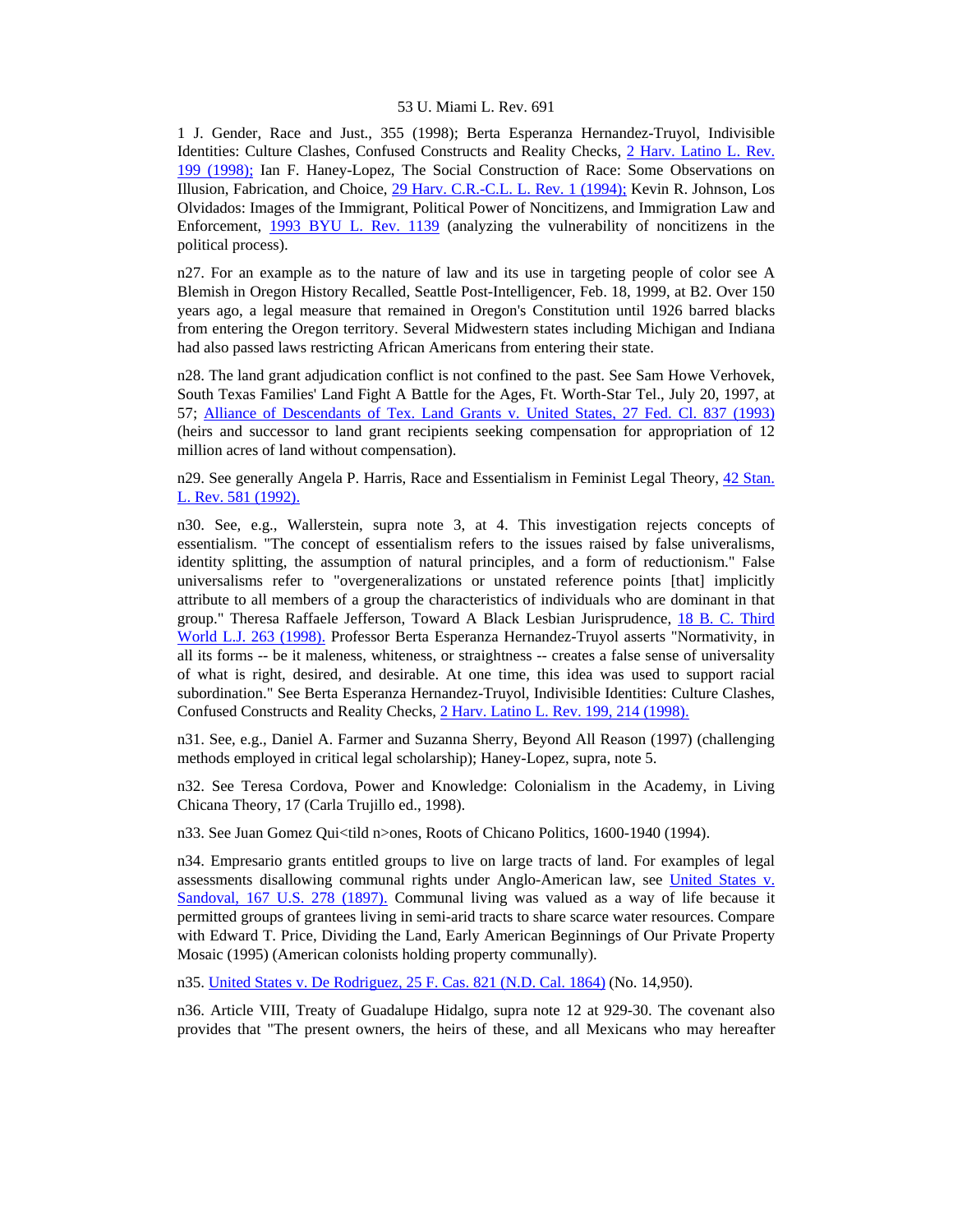acquire said property by contract, shall enjoy with respect to it guaranties equally amply as if the same belonged to citizens of the United States." Id.

n37. Article IX, Treaty of Guadalupe Hidalgo, supra note 12 at 930. The covenant also provides that they would be "protected in the free enjoyment of their liberty and property, and secured in the free exercise of their religion without restriction." See discussion infra. Finally, earlier drafts of the Treaty show that its negotiators' intentions included citizenship as a treaty covenant. See, e.g., Senate Executive Documents, 30[su'th'] Cong., 1[su'st'] Sess., 1847-1848, No. 20 (letter to the Nicholas Trist, the U.S. treaty negotiator from the treaty negotiators in Mexico).

n38. Less than 21,000 Chicanos own rural land. U.S. Bureau Of The Census, 1992 Census Of Agriculture, U.S. Data Characteristics Of Operator And Type Operated by Black and Other Races, 1992, 1987, and 1982 (1995). Additionally, rural Black farm owners are also disallowed rural landowner status with specific charges brought against the Department of Agriculture for civil rights violations. See, e.g., Government in Disgrace: The Last Plantation, The Economist, March 13, 1999, at 35. In 1920, approximately 925,000 farmers owned and operated agricultural enterprises. At present, less than 20,000 own rural enterprises. The farmers are asserting discrimination in that the Farmers Home Administration did not extend loans and credit comparable to the dominant population. See id.

n39. The absence of diversity in rural property ownership reflects the role of law in displacing Chicana/o and African American property owners from their agricultural enterprises. The experience of the Southern Tenant Farmers Union in organizing sharecroppers, provides yet another example of how diversity in the agricultural marketplace disallows inclusion of people of color. See generally H.L. Mitchell, Mean Things Happening in This Land (1979) (Union members and supporters subjected to arrests, imprisonment on false charges, evictions, and murder). For an example of Chicanas/os and their organizing attempts in Texas see Medrano v. [Allee, 416 U.S. 802 \(1973\)](http://www.lexis.com/research/xlink?searchtype=get&search=416%20U.S.%20802) (arrests, unlawful imprisonment, physical assaults, and other forms of intimidation of union organizers).

n40. The English translation meaning "What is happening here?"

n41. See [United States v. Percheman, 32 U.S. \(7 Pet.\) 51 \(1833\).](http://www.lexis.com/research/xlink?searchtype=get&search=32%20U.S.%2051)

n42. [Soulard v. United States, 29 U.S. \(4 Pet.\) 511 \(1830\)](http://www.lexis.com/research/xlink?searchtype=get&search=29%20U.S.%20511) ("Even if the treaty by which Louisiana was acquired had not contained stipulation by the United States that the inhabitants of the ceded territory should be protected in the free enjoyment of their property, the United States as a just nation would have held that principle equally sacred."); see [United States v.](http://www.lexis.com/research/xlink?searchtype=get&search=32%20U.S.%2051)  [Percheman, 32 U.S. \(7 Pet.\) 51 \(1833\)](http://www.lexis.com/research/xlink?searchtype=get&search=32%20U.S.%2051) (The cession of territory from one sovereign to another passes the sovereignty only and does not interfere with private property).

n43. U.S. Const. art. VI, cl.2.

n44. [Amaya v. Stanolind Oil & Gas Co, 158 F.2d 554, 556 \(5th Cir. 1946\);](http://www.lexis.com/research/xlink?searchtype=get&search=158%20F.2d%20554,at%20556) See also [Atocha's](http://www.lexis.com/research/xlink?searchtype=get&search=8%20Ct.%20Cl.%20427)  [Adm'r v. United States, 8 Ct. Cl. 427 \(1872\).](http://www.lexis.com/research/xlink?searchtype=get&search=8%20Ct.%20Cl.%20427)

n45. [De Geofroy v. Riggs, 133 U.S. 258, 271 \(1890\).](http://www.lexis.com/research/xlink?searchtype=get&search=133%20U.S.%20258,at%20271)

n46. That each and every person claiming lands in California by virtue of any right or title derived from the Spanish or Mexican government, shall present the same to the said commissioners when sitting as a board, together with such documentary evidence and testimony of witnesses as the said claimant relies upon in support of such claims. Section 8. The Act of Congress of March 3, 1851, entitled "An Act to Ascertain and Settle the Private Land Claims in the State of California." 9 Stat. 631 (1851). In New Mexico, see Statutes At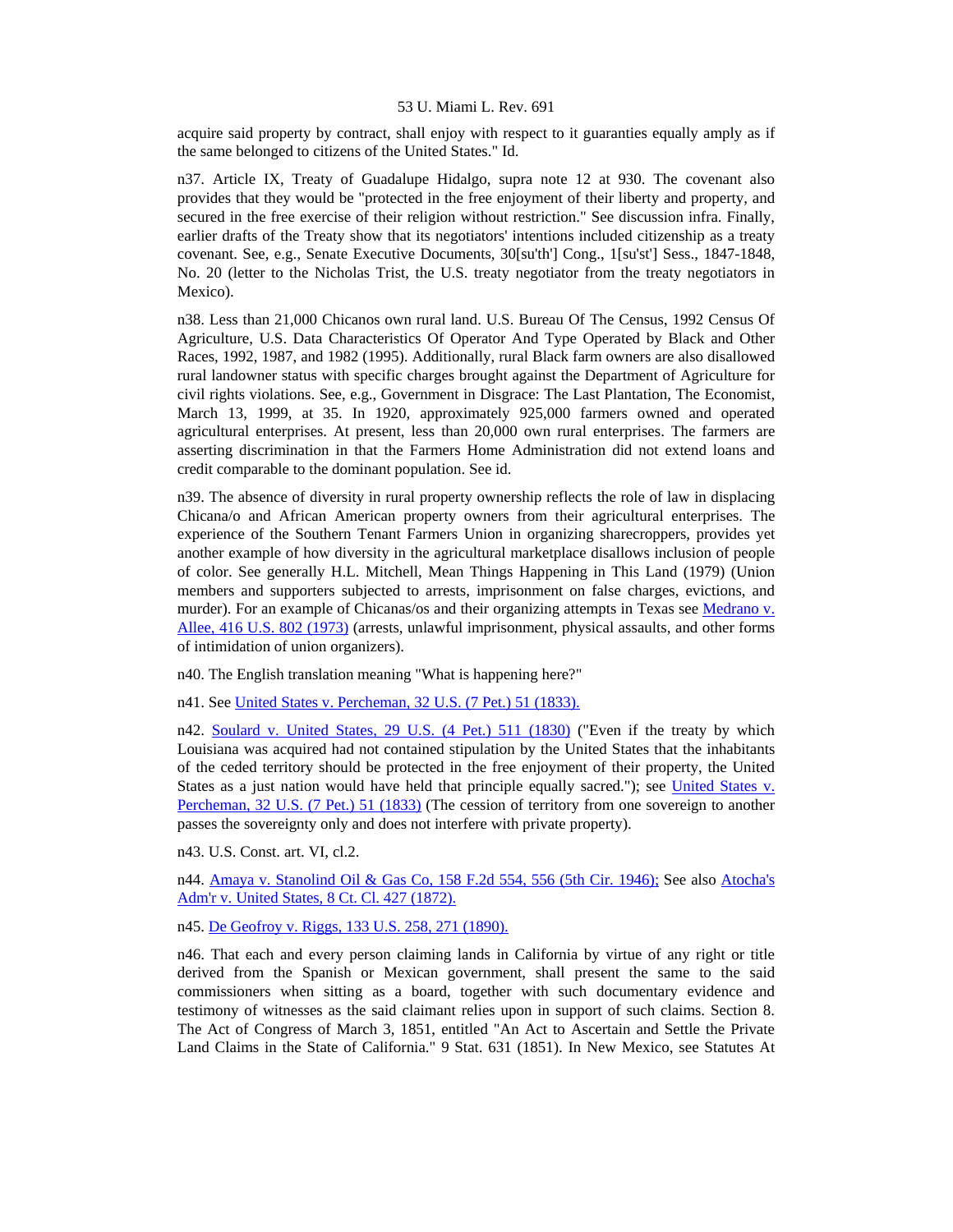Large, Chap. 539, An Act To Establish A Court of Private Land Claims and to Provide For The Settlement of Private Land Claims in Certain States and Territories, Mar. 3, 1891.

n47. See California Land Act 11. The largest number of land grant adjudication occurred under the California Land Act, but other land acts also required grantees to demonstrate proof of ownership. This presented further difficulties as in New Mexico, which first required congressional determination of validity and/or until the existence of other states. For an example of this history in case law, see [United States v. Sandoval, 167 U.S. 278, 291 \(1897\).](http://www.lexis.com/research/xlink?searchtype=get&search=167%20U.S.%20278,at%20291)

n48. As to whether a treaty is self-executing and congressional action regarding signed treaties, see Carlos Manuel Vasquez, The Four Doctrines of Self-Executing Treaties, [89 Am. J. Int'l L.](http://www.lexis.com/research/xlink?searchtype=get&search=89%20A.J.I.L.%20695)  [695 \(1995\).](http://www.lexis.com/research/xlink?searchtype=get&search=89%20A.J.I.L.%20695) As to further analysis on the Treaty of Guadalupe Hidalgo see Symposium Issue, Treaty of Guadalupe Hidalgo 5 S.W. U. J. Int'l Trade Am. 1 (1998).

n49. The adverse conditions facing the landowners resulted in an appeal in which they declared:

 In view of the doleful litigation proposed by the general Government against all the land owners in California in violation of the Treaty of Guadalupe Hidalgo and the law of nations, which year by year became more costly and intolerable in view of the repeated falsehoods and calumnies circulated by the public press against the validation of our titles and the justice which supports us in this interminable litigation and which equally influences the tribunals of justice and prejudices our character and our dearest rights, in view of the injustices which have accumulated against us to carry out a general confiscation of our properties; and especially to adopt the most efficient means to assure the abrogation of the existing law which holds all titles acquired from the former government to be fraudulent and which were guaranteed to us by the treaty.

 Mario T. Garcia, Merchants and Dons, supra note 25 at 70-71, citing Robert Class Cleland, The Cattle on a Thousand Hills (1951).

n50. Arnold De Leon & Kenneth L. Stewart, Lost Dreams and Found Fortunes: Mexican and Anglo Immigrants into South Texas, 1850-1900, 14 W. H. Q. 58 (1983).

n51. Arnoldo de Leon, They Called Them Greasers (1983).

n52. Martha Menchaca, Chicano Indianism: A Historical Account of Racial Repression in the United States, 20 Am. Ethnologest, 583, 584 (1993).

n53. See [People v. De La Guerra, 40 Cal. 311 \(1870\).](http://www.lexis.com/research/xlink?searchtype=get&search=40%20Cal.%20311) For yet another example of discrimination see the realm of miscegenation laws impacting Chicanas/os. As an example in California years after the Conquest see [Perez v. Lippold, 198 P.2d 17 \(1948\).](http://www.lexis.com/research/xlink?searchtype=get&search=198%20P.2d%2017) In the instant case, the County Clerk in Los Angeles refused to issue a marriage license to Andrea D. Perez and Sylvester S. Davis, Jr. The clerk denied the license because state law provided that no license "may be issued authorizing the marriage of a white person with a Negro, mulatto, Monglian or member of the Malay race." While the California Supreme Court held the statute unconstitutional, the opinion reports on the history of California's first miscegenation legislation from 1850. The decision is also valuable for showing the nature of how law socially constructed the relationship between African-Americans and Chicanas/os in disallowing their marriages and to how people of color were perceived. In citing to precedent from Georgia, the state, for example, argued that "The amalgamation of the races is not only unnatural, but is always productive of deplorable results. Our daily observation shows us, that the offspring of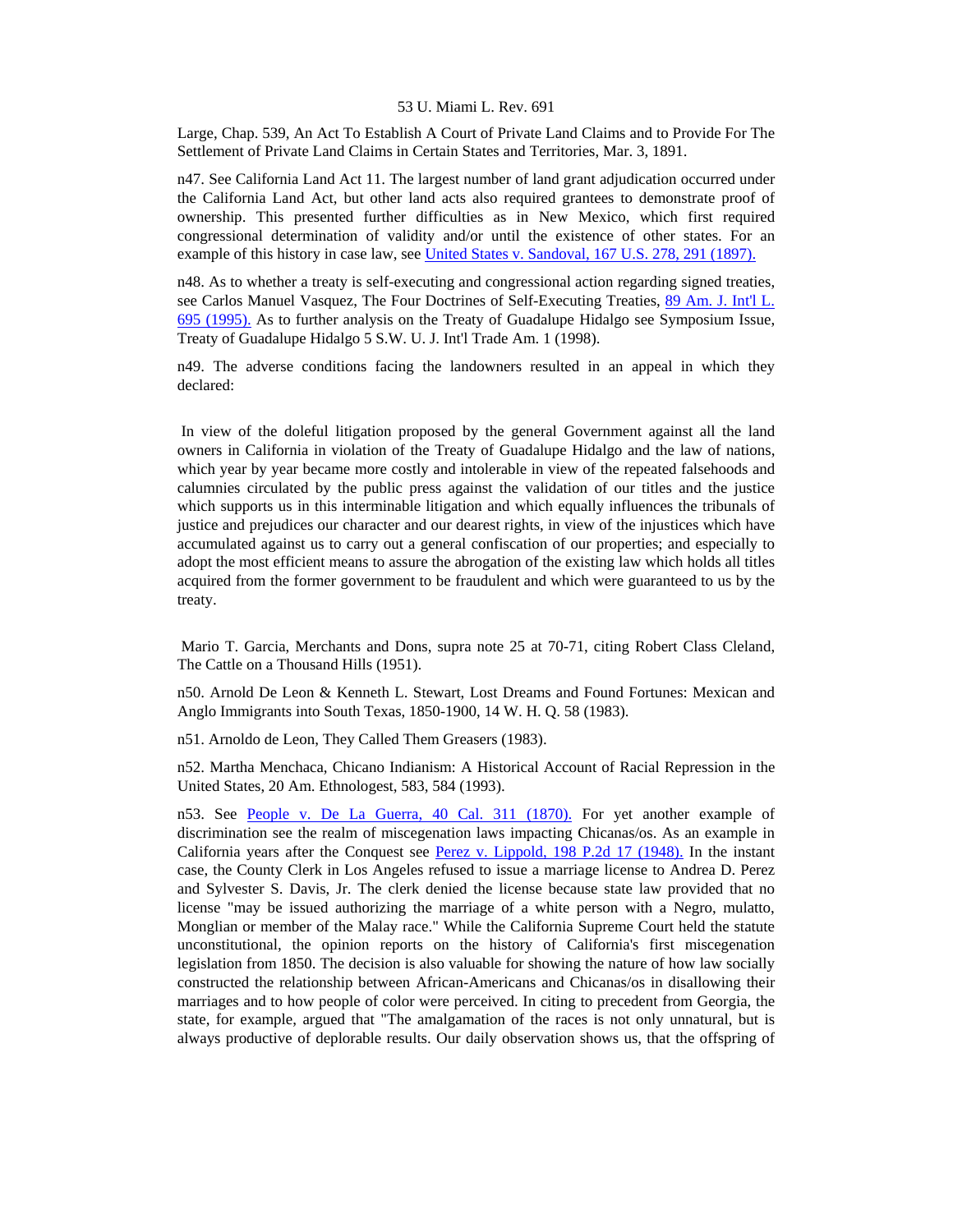these unnatural connections are generally sickly and effeminate, and that they are inferior in physical development and strength, to the full blood of either race." [Id. at 22,](http://www.lexis.com/research/xlink?searchtype=get&search=198%20P.2d%2017,at%2022) quoting [Scott v.](http://www.lexis.com/research/xlink?searchtype=get&search=39%20Ga.%20321,at%20324)  [State, 39 Ga. 321, 324 \(1869\).](http://www.lexis.com/research/xlink?searchtype=get&search=39%20Ga.%20321,at%20324)

n54. See Leonard Pitt, The Decline of the Californios, A Social History of the Spanish Speaking Californians, 1848-1890, at 43-46.

n55. Mariano Vallejo, was the former Director of Colonization in Alta California whose harsh treatment by American officials is well documented as initiating the Bear Flag Rebellion and conquest of the Mexican province. See id. For an example of Vallejo's defense and loss of his property interest see [United States v. Vallejo, 28 F. Cas. 356 \(N.D. Cal. 1859\)](http://www.lexis.com/research/xlink?searchtype=get&search=28%20F.%20Cas.%20356) (No. 16, 818).

n56. Pitt, supra note 54, at 42-47.

n57. Id. at 45.

n58. Id.

n59. [Fremont v. United States, 58 U.S. \(17 How.\) 542 \(1854\).](http://www.lexis.com/research/xlink?searchtype=get&search=58%20U.S.%20542) Mariposas was ultimately held as a grant of ten sitios "north of a river, within the Sierra Nevada in the east part of Merced, on the west." [United States v. Cameron, 21 P. 177, 178 \(1889\).](http://www.lexis.com/research/xlink?searchtype=get&search=21%20P.%20177,at%20178) As to the nature of Fremont's spying activities on behalf of the United States see A. Brooke Caruso, The Mexican Spy Company, United States Covert Operations in Mexico, 1845-1848 (1991). The author provided an interpretation of the United States and its covert operations in California and Fremont's involvement and its secret nature are especially illuminating. See id. at 80-137.

n60. [United States v. Cambuston, 25 F. Cas. 266, 272 \(D. Ca. 1857\)](http://www.lexis.com/research/xlink?searchtype=get&search=25%20F.%20Cas.%20266,at%20272) (No. 14,713).

n61. The Land Act of 1851, 11 provides:

 in deciding on the validity of any claim brought before them under the provisions of this act, shall be governed by the Treaty of Guadalupe Hidalgo, the law of nations, the laws, usages, and customs of the government from which the claim is derived, the principles of equity, and the decisions of the Supreme Court of the United States, so far as they are applicable.

n62. See generally [United States v. Perot, 98 U.S. 428, 430 \(1878\)](http://www.lexis.com/research/xlink?searchtype=get&search=98%20U.S.%20428,at%20430) ("The laws of Mexico ... were the laws not of a foreign, but of an antecedent government... Its laws are not deemed foreign laws.").

n63. An easy source of the Mexican colonization laws can be found in [Cessna v. United States,](http://www.lexis.com/research/xlink?searchtype=get&search=169%20U.S.%20165,at%20171)  [169 U.S. 165, 171 \(1898\).](http://www.lexis.com/research/xlink?searchtype=get&search=169%20U.S.%20165,at%20171)

n64. See [Fremont, 58 U.S. \(17 How.\) at 566.](http://www.lexis.com/research/xlink?searchtype=get&search=58%20U.S.%20542,at%20566)

n65. See id.

n66. This is a legal point that did not apply to grantees of Mexican descent. See, e.g., [Peralta v.](http://www.lexis.com/research/xlink?searchtype=get&search=70%20U.S.%20434)  [United States, 70 U.S. \(3 Wall.\) 434 \(1865\).](http://www.lexis.com/research/xlink?searchtype=get&search=70%20U.S.%20434)

n67. See [Fremont, 58 U.S. \(17 How.\) at 566.](http://www.lexis.com/research/xlink?searchtype=get&search=58%20U.S.%20542,at%20566)

n68. See, e.g., [Botiller v. Dominguez, 130 U.S. 238, 239 \(1889\)](http://www.lexis.com/research/xlink?searchtype=get&search=130%20U.S.%20238,at%20239) (observing courts failing to follow the Treaty).

Id.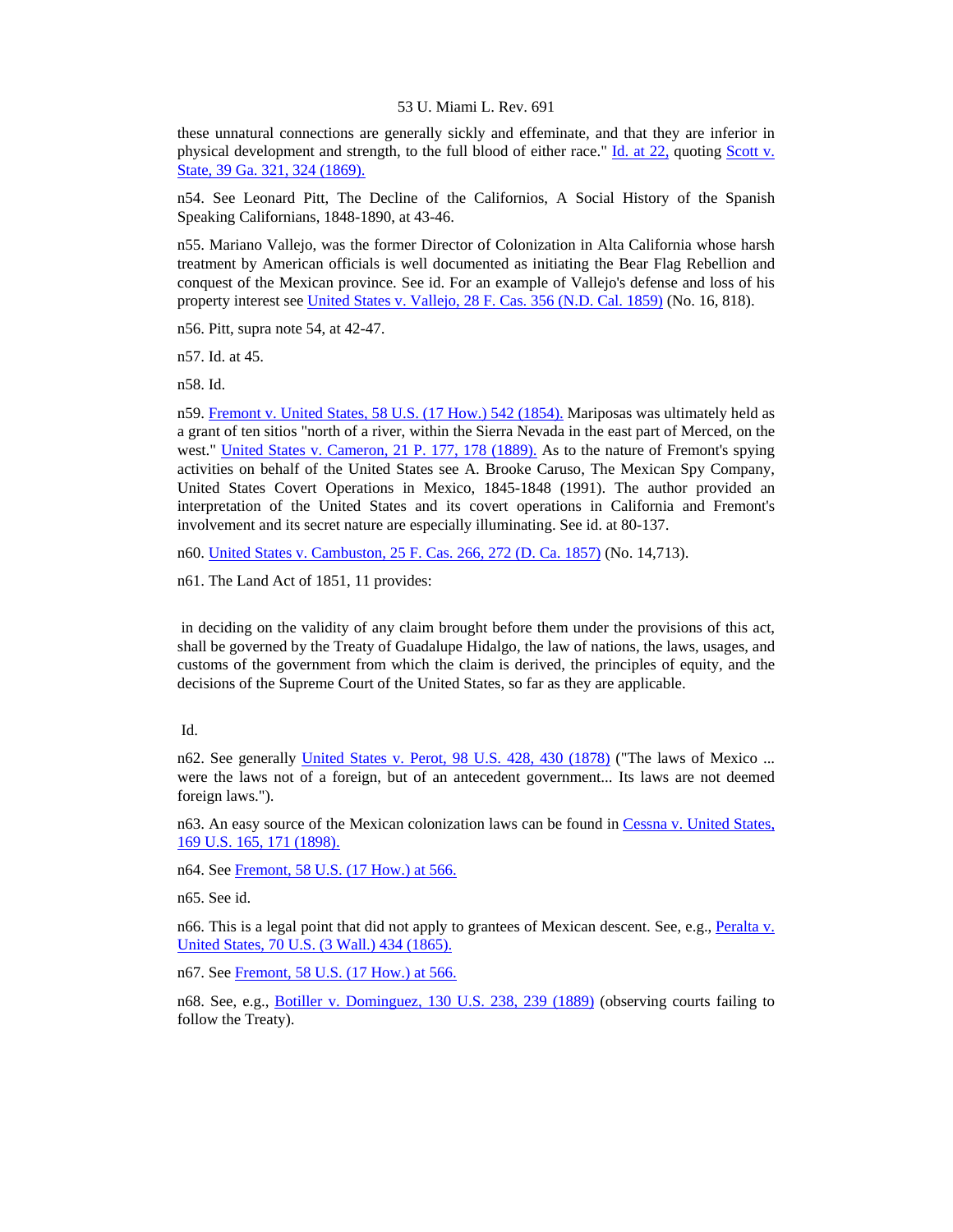n69. "It was vital for Fremont to win early confirmation for Mariposa because great quantities of gold were being extracted from it by squatters." Paul Gates, Land and Law in California 75 (1991).

n70. [Gunn v. Bates, 6 Cal. 261, 263 \(1856\),](http://www.lexis.com/research/xlink?searchtype=get&search=6%20Cal.%20261,at%20263) cited in Donald J. Pisini, Squatter Law In California, 25 W. Hist. Q. 285, 277 (1994). (Referencing Ritchie v. U.S., 17 (533 (1854)).

n71. See [Fremont, 58 U.S. \(17 How.\) at 565.](http://www.lexis.com/research/xlink?searchtype=get&search=58%20U.S.%20542,at%20565) See also [United States v. Reading, 59 U.S. \(18](http://www.lexis.com/research/xlink?searchtype=get&search=59%20U.S.%201)  [How.\) 1 \(1855\).](http://www.lexis.com/research/xlink?searchtype=get&search=59%20U.S.%201) For cases involving a wide realm of contrasting Chicana/o attempts to protect their property interests see Guadalupe T. Luna, On the Edge of a Naked Knife, Chicana/o Land Tenure in the Agrarian Domain,  $4$  Mich. J. Race & L. 1 (1998). For other accounts of Chicanas/Chicanos, see Richard D. Garcia & Todd Howland, Determining the Legitimacy of Spanish Land Grants in Colorado: Conflicting Values, Legal Pluralism, and Demystification of the Sangre de Cristo/Rael Cases, 16 Chicano-Latino L. Rev. 39 (1995); Frederico M. Cheever, A New Approach to Spanish and Mexican Land Grants and the Public Interest Doctrine: Defining the Property Interest Protected by the Treaty of Guadalupe Hidalgo, 33 UCLA L. [Rev. 1364 \(1986\);](http://www.lexis.com/research/xlink?searchtype=get&search=33%20UCLA%20L.%20Rev.%201364) Placido Gomez, The History and Adjudication of the Common Lands of Spanish and Mexican Land Grants, 25 Nat. Resources J. 1039 (1985).

n72. For example, although the claimant had committed an act of treason against the Mexican Republic by joining forces with American rebels in the conquest even after he became a Mexican citizen, the Supreme Court allowed confirmation of his claim. See United States v. [Reading, 59 U.S. \(18 How.\) 1 \(1855\).](http://www.lexis.com/research/xlink?searchtype=get&search=59%20U.S.%201)

n73. Some authors assert the legal process was fair. See e.g., Paul Gates, Land and Law in California: Essays on Land Policy (1991).

n74. See [Peralta v. United States, 70 U.S. \(3 Wall.\) 434 \(1865\);](http://www.lexis.com/research/xlink?searchtype=get&search=70%20U.S.%20434) John S. Hittell, Mexican Land Claims in California, in A Documentary History of the Mexican Americans 271 (asserting that the Peralta grant "had title according to the Mexican law <elip>"). In part because of the distances and lack of communication difficulties between Alta California and the Mexican interior, the custom and practice of Mexican law also allowed grantees to occupy the grant before formal processing was completed. See [United States v. Carrillo, 25 F. Cas. 312 \(N.D.](http://www.lexis.com/research/xlink?searchtype=get&search=25%20F.%20Cas.%20312)  [Cal. 1855\)](http://www.lexis.com/research/xlink?searchtype=get&search=25%20F.%20Cas.%20312) (No. 14,737) (reporting that grantees were permitted to sow and build a house before completion of petition process).

n75. See generally [United States v. Pendell, 185 U.S. 189 \(1902\)](http://www.lexis.com/research/xlink?searchtype=get&search=185%20U.S.%20189) (during American occupation of El Paso del Norte, military personnel destroyed documents).

n76. [United States v. Cambuston, 25 F. Cas. 266, 267 \(D.C. Cal. 1859\)](http://www.lexis.com/research/xlink?searchtype=get&search=25%20F.%20Cas.%20266,at%20267) (No. 14,713) The Bear Flag Rebellion is recognized as initiating the Conquest of Alta California. For an account of the Bear Flag Rebellion see Pitt, supra note 54, at 27.

n77. Malcolm Ebright, Land Grants and Lawsuits in Northern New Mexico (1994).

n78. California Land Act of 1851, 13 (all land claims deemed invalid and not presented to be taken as public lands).

n79. See Christian G. Fritz, Politics And The Courts: The Struggle Over Land In San Francisco 1846-1866, 26 Santa Clara L. Rev. 127 (1986); see also Charles W. McCurdy, Stephen J. Field and Public Land Law Development in California, 1850-1866: A Case Study of Judicial Resource Allocation in Nineteenth Century America, Law & Society 235 (Winter 1996).

n80. Fritz, supra note 79, at 135 n. 37, citing Judge R.F. Peckham, An Eventful Life 33.

n81. Fritz supra note 79, at 135.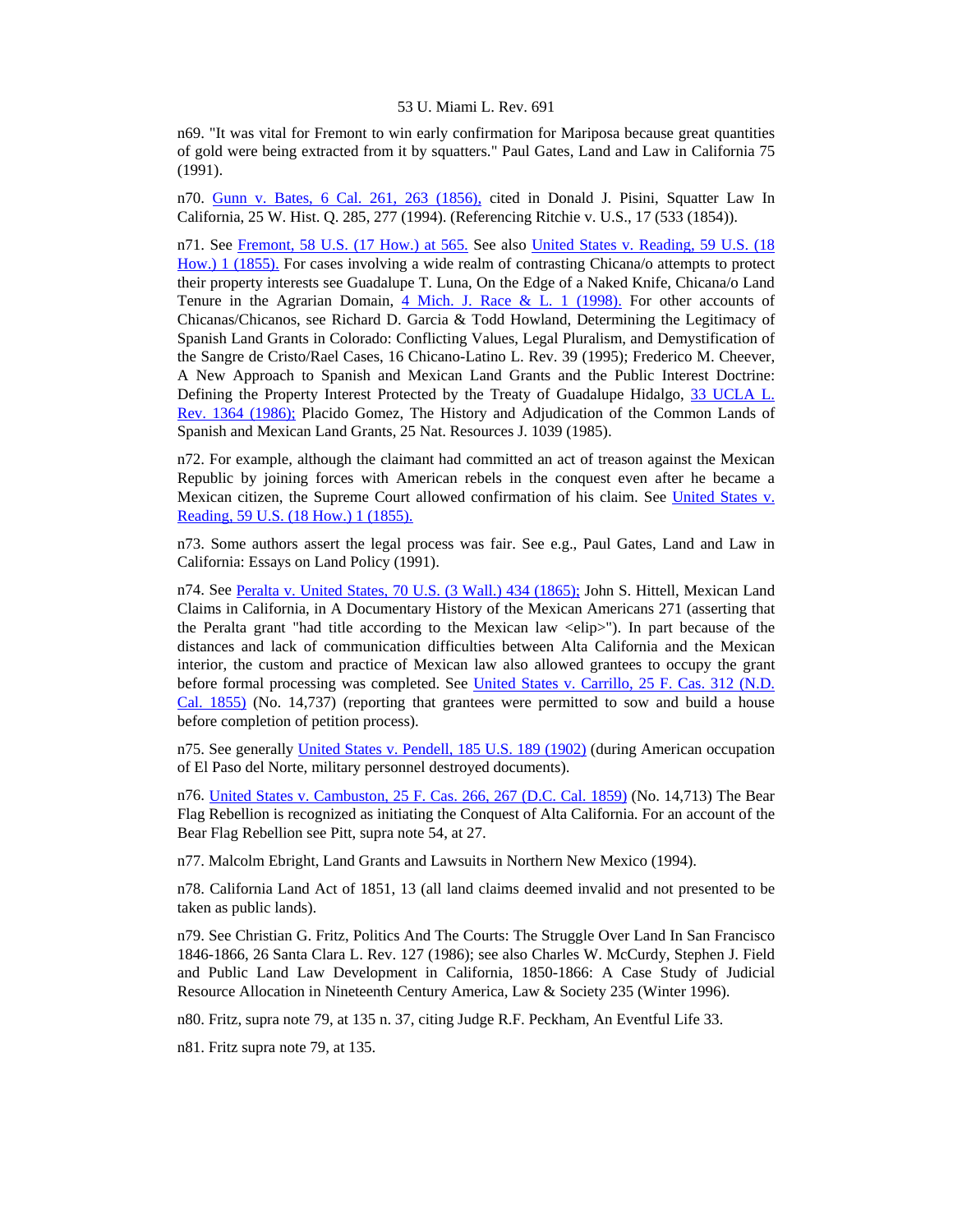### n82. Paul Gates, Land and Law in California: Essays on Land Policy (1991).

n83. Although not encompassing a land grant litigation, the California Supreme Court in 1948 in an opinion disallowing a Chicana and African American to obtain a marriage license, declared: "For many years progress was slow in the dissipation of the insecurity that haunts racial minorities, for there are many who believe that their own security depends on its maintenance. Out of earnest belief, or out of irrational fears, they reason in a circle that such minorities are inferior in health, intelligence, and culture, and that this inferiority proves the need of the barriers of race prejudice." Perez v. Lippold, 198 P.2d, 198 P.2d 17, 26-27 (Cal. [1948\).](http://www.lexis.com/research/xlink?searchtype=get&search=198%20P.2d%20198) In the opinion, the court responds to the State's argument contending that "Negroes, and impliedly the other races specified [in the legislation], are inferior mentally to Caucasians" with the following reasoning:

 "It is true that, in the United States, catalogues of distinguished people list more Caucasians than members of other races. It cannot be disregarded, however, that Caucasians are in the great majority and have generally had a more advantageous environment, and that the capacity of the members to contribute to a nation's culture depends in large measure on how freely they may participate in that culture. There is no scientific proof that one race is superior to another in native ability.

## Id. at 24-25.

n84. The literature on the instant case is vast and beyond the purposes of this review. As to how the decision is characterized see Paul Finkelman, The Dred Scott Case, Slavery and the Politics of Law, [20 Hamline L. Rev. 1 \(1996\).](http://www.lexis.com/research/xlink?searchtype=get&search=20%20Hamline%20L.%20Rev.%201) As to its controversy see Mark A. Graber, Desperately Ducking Slavery; Dred Scott and Contemporary Constitutional Theory, [14 Const. Comment](http://www.lexis.com/research/xlink?searchtype=get&search=14%20Const.%20Commentary%20271)  [271 \(1997\)](http://www.lexis.com/research/xlink?searchtype=get&search=14%20Const.%20Commentary%20271) (providing "Commentators across the political spectrum describe Dred Scott as 'the worst constitutional decision of the nineteenth century,' 'the worst atrocity in the Supreme Court's history,' 'the most disastrous opinion the Supreme Court has ever issued,' a 'ghastly error,' a 'tragic failure to follow the terms of the Constitution,' 'a gross abuse of trust,' 'a lie before God,' and 'judicial review at its worst.'"). As to how the decision can be used to encourage intellectual debate for students resisting assertions of unequal treatment see Jane Larson, A House Divided: Using Dred Scott To Teach Conflict of Laws, [27 U. Tol. L. Rev.](http://www.lexis.com/research/xlink?searchtype=get&search=27%20U.%20Tol.%20L.%20Rev.%20577)  [577 \(1996\).](http://www.lexis.com/research/xlink?searchtype=get&search=27%20U.%20Tol.%20L.%20Rev.%20577)

n85. Cass R. Sunstein, The Dred Scott Case With Notes on Affirmative Action,The Right to Die & Same-Sex Marriage, [1 Green Bag 2d 39 \(1997\)](http://www.lexis.com/research/xlink?searchtype=get&search=1%20Green%20Bag%202d%2039) (asserting "this was one of the first selfconsciously 'originalist' opinions from the Supreme Court. On this issue, the Court spoke for its understanding of what the framers believed."). The competing constitutional theories arising from Dred Scott are beyond the purposes of this preliminary essay.

n86. See Paul Finkelman, The Dred Scott Case, Slavery and the Politics of Law, [20 Hamline L.](http://www.lexis.com/research/xlink?searchtype=get&search=20%20Hamline%20L.%20Rev.%201,at%2011)  [Rev 1, 11 \(1996\)](http://www.lexis.com/research/xlink?searchtype=get&search=20%20Hamline%20L.%20Rev.%201,at%2011) ("Perhaps no legal case in American history is as famous --or as infamous - as Dred Scott v. Sandford. Few cases were as politically divisive when they were decided; few have taken on such symbolic meaning.").

n87. Derrick Bell, Race, Racism and American Law 2 (1993).

n88. This further affected ownership of property in states, not unlike California, that limited the franchise to "white males." See supra notes 53-55.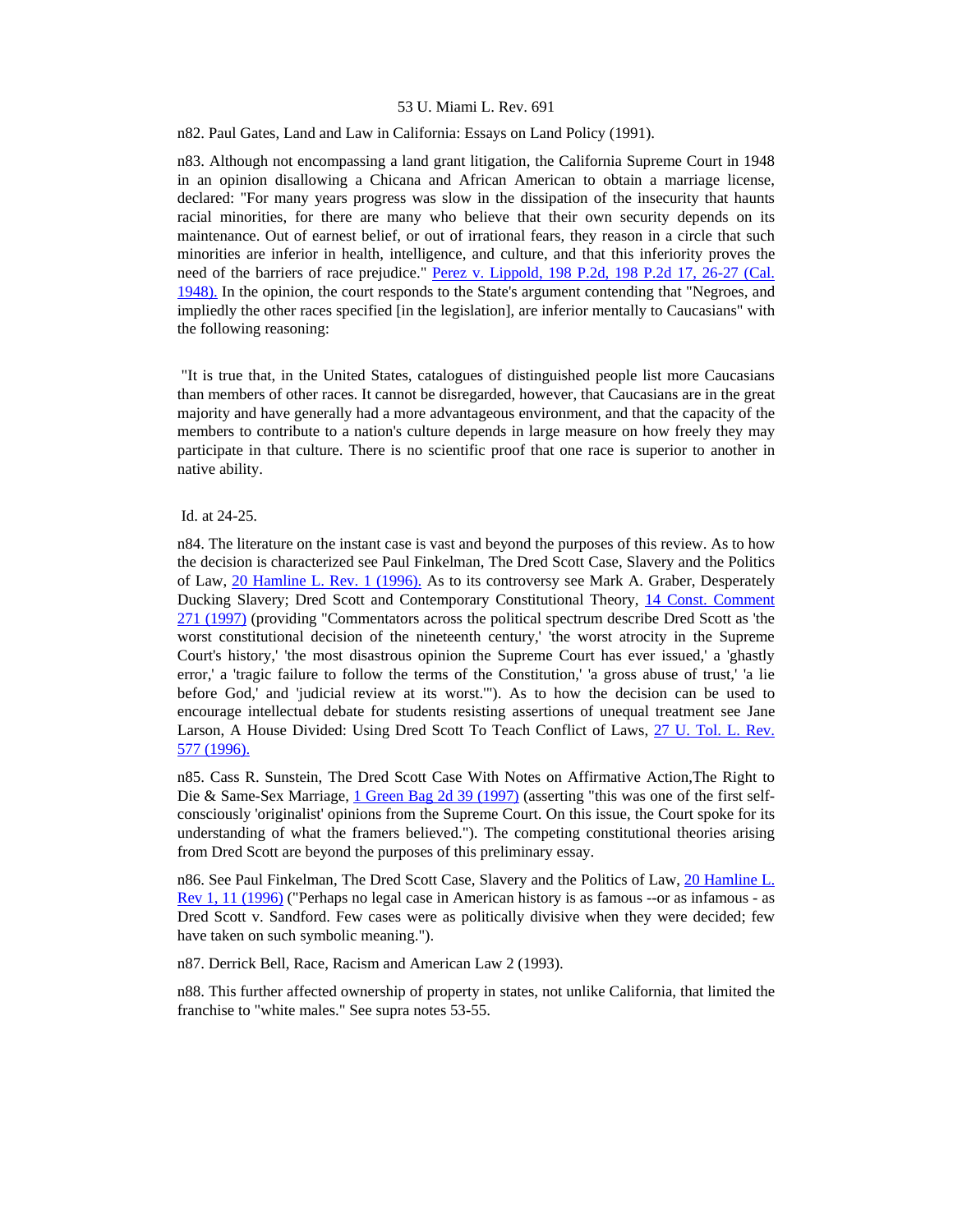n89. "Proponents of original intent analysis argue that the Court must interpret the Constitution according to the intentions of the framers. They claim that their approach eliminates personal preference from judicial interpretation." Paul Finkelman, The Dred Scott Case, Slavery and the Politics of Law, [20 Hamline L. Rev. 1 \(1996\).](http://www.lexis.com/research/xlink?searchtype=get&search=20%20Hamline%20L.%20Rev.%201) Compare with McCulloch v. Maryland, 4 Wheat. [316 \(U.S. 1819\)](http://www.lexis.com/research/xlink?searchtype=get&search=4%20Wheat.%20316) ( "We must never forget that it is a constitution we are expounding  $\langle$ elip $\rangle$ intended to endure for ages to come, and consequently, to be adapted to the various crises of human affairs.).

n90. [Dred Scott v. Sandford, 60 U.S. \(19 How.\) 393 \(1856\).](http://www.lexis.com/research/xlink?searchtype=get&search=60%20U.S.%20393)

n91. [Id. 404-05.](http://www.lexis.com/research/xlink?searchtype=get&search=60%20U.S.%20393,at%20404)

n92. [Id. at 393.](http://www.lexis.com/research/xlink?searchtype=get&search=60%20U.S.%20393) Compare with [Fremont v. United States, 58 U.S. \(17 How.\) 542 \(1854\),](http://www.lexis.com/research/xlink?searchtype=get&search=58%20U.S.%20542) in which the court takes liberty with the rules in force as provided in the various land acts and the Treaty of Guadalupe Hidalgo.

n93. [Dred Scott, 60 U.S. \(19 How.\) 393 \(1856\).](http://www.lexis.com/research/xlink?searchtype=get&search=60%20U.S.%20393)

n94. Id.

 The right of property in a slave is distinctly and expressly affirmed in the Constitution. The right to traffic in it, like an ordinary article of merchandise and property, was guaranteed to the citizens of the United States, in every State that might desire it, for twenty years. And the Government in express terms is pledged to protect it in all future time, if the slave escapes from his owner. This is done in plain words - too plain to be misunderstood. And no word can be found in the Constitution which gives Congress a greater power over slave property, or which entitles property of that kind to less protection than property of any other description. The only power conferred is the power coupled with the duty of guarding and protecting the owner in his rights.

Id.

n95. See Cordova, supra note 32, at 38.

n96. Id. at 18.

n97. Id.

n98. [Hopwood v. Texas, 78 F.3d 932 \(1996\).](http://www.lexis.com/research/xlink?searchtype=get&search=78%20F.3d%20932) See also Laura Mecoy, Wilson Assails Clinton Stand on Racial Issues, He Calls for Equal Opportunity, Not Affirmative Action, San Diego Union & Trib., June 23, 1997, at A3. The success of anti-affirmative action ideology is measured by the decrease in students of color throughout major higher education institutions. See Linda Leavell, Black Law Student Happy To Avoid Spotlight at UT, Austin Am. -- Statesman, July 13, 1997, at A13.

n99. See Laura Mecoy, Wilson Assails Clinton Stand on Racial Issues, He Calls for Equal Opportunity, Not Affirmative Action, San Diego Union & Trib., June 23, 1997, at A3. The success of anti-affirmative action ideology is measured by the decrease in students of color throughout major higher education institutions.

n100. Tomas Almaguer, Racial Fault Lines, The Historical Origins of White Supremacy in California 1, 14 (1994). See also "We Desire Only a White Population in California," Id. at 17.

n101. The example of questioning the citizenship of their children makes evident this point. [De](http://www.lexis.com/research/xlink?searchtype=get&search=37%20Ct.%20Cl.%20482)  [Baca v. United States, 37 Ct. Cl. 482, 482 \(1901\).](http://www.lexis.com/research/xlink?searchtype=get&search=37%20Ct.%20Cl.%20482) ("The question now presented is <elip>,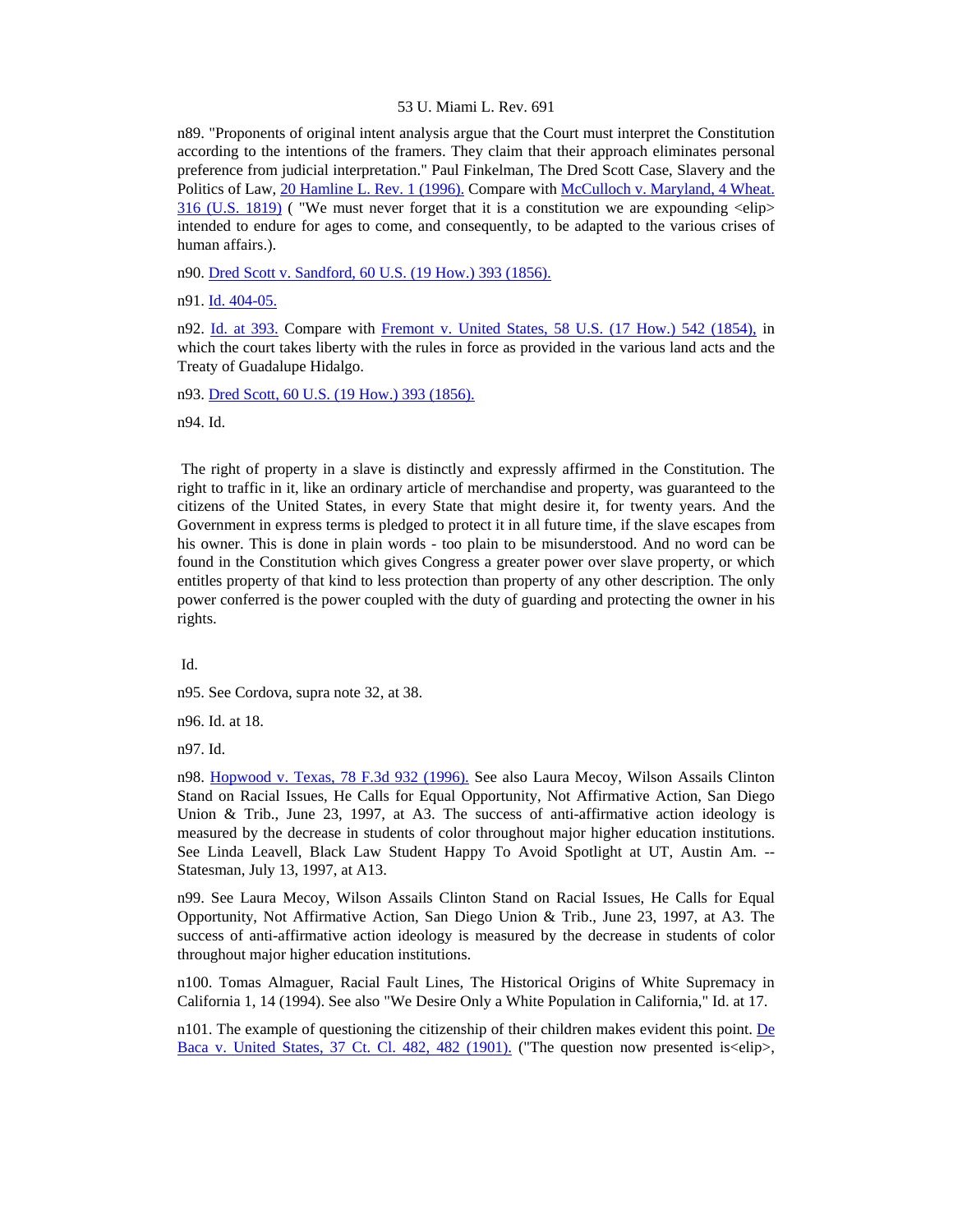whether a child of Spanish parents born in New Mexico in 1809 was by birth an American citizen."). See also [In re Rodriguez, 81 F. 337 \(1987\)](http://www.lexis.com/research/xlink?searchtype=get&search=81%20F.%20337) (Guanajato, Mexico citizen Ricardo Rodriguez's bid for U.S. citizenship).

n102. See Almaguer, supra note 8, at 9 ("The very way in which racial lines were defined became an object of intense political struggles.").

n103. [Dred Scott v. Sandford, 60 U.S. \(19 How.\) 393, 404 \(1856\).](http://www.lexis.com/research/xlink?searchtype=get&search=60%20U.S.%20393,at%20404)

n104. See generally Nancy Cervantes, Hate Unleashed: Los Angeles in the Aftermath of Proposition 187, supra note 4 ("demonstrates the way in which the rhetoric permeating the debate over Proposition 187 created an environment that gave license to discrimination and intoleration and has had severe consequences for the Latino community<elip>.").

n105. See, e.g., Spread of Spanish Unwelcomed By Some, Las Vegas Rev. J., Feb. 7, 1999, at A6 (reporting on a grocery store named "Supermercado Jalisco" in Norcross, Georgia, a suburb of Atlanta, where Norcross fined the owner for violating a local ordinance that required English in naming a business establishment.").

n106. See Michael A. Fletcher, Debates on Ethnicity, Free Speech Flare as N.M. Teachers Fight Dismissal, Wash. Post, Feb. 6, 1998, at A3.

n107. Official Vows Probe of Racial Traffic Stops, San Diego Union-Trib., Mar. 10, 1999, at A9. The article reports on the Justice Department assuring "black and Hispanic leaders from New Jersey" that "his agency is serious about investigating whether state troopers stop motorists on the basis of their skin color. Police officers in New Jersey and several other states are accused of employing "racial profiling" in deciding "which cars to stop." Id.

n108. Victim's Face Was Painted In Truck-Dragging Debate, Orlando Sentinel, June 25, 1998, at A14 (Death of James Byrd Jr., who was dragged to his death behind a pickup truck by three Euro-Americans). See also Giuliani Assails Parade Float As Racist Display, Buffalo News, Sept. 10, 1998, at A5 (float "lampooning the June dragging death of a black man in Texas was featured in a Labor Day parade").

n109. See Tina Schatz, Women File Suit Against Area Tavern, Popular Eatery Faces Racial Discrimination Complaint, Harrisburg Patriot, Feb. 9, 1999, at B1 (African American females filed a federal complaint alleging that the operators of a local tavern cancelled their reservations upon discovery that the women were black).

n110. It is well recognized that the death penalty is employed in some jurisdictions "particularly if you are a person of color... "Douglas G. Robinson, The Death Penalty in the Twenty-first Century, [45 Am. U. L. Rev. 239, 259 \(1995\).](http://www.lexis.com/research/xlink?searchtype=get&search=45%20Am.%20U.L.%20Rev.%20239,at%20259) See also Michael Lumer & Nancy Tenney, The Death Penalty in New York: An Historical Perspective, [4 J.L. & Pol'y 81, 107](http://www.lexis.com/research/xlink?searchtype=get&search=4%20J.L.%20%26%20Pol)  [\(1995\)](http://www.lexis.com/research/xlink?searchtype=get&search=4%20J.L.%20%26%20Pol) (statistical breakdown of executions and disproportionate use on African-Americans). For a perspective on the nature of criminal law regarding people of color, see Tracey L. Meares, Social Organization and Drug Law Enforcement, [35 Am. Crim. L. Rev. 191, 193](http://www.lexis.com/research/xlink?searchtype=get&search=35%20Am.%20Crim.%20L.%20Rev.%20191,at%20193)  [\(1998\)](http://www.lexis.com/research/xlink?searchtype=get&search=35%20Am.%20Crim.%20L.%20Rev.%20191,at%20193) (urging application of sociology's "concept of community social organization" as retaining "untapped potential to reconceptualize the problems created by both drugs and our current drug-law enforcement regime" as opposed to practices in the present focusing on individuals charged with a crime).

n111. See Francisco Valdes, Under Construction: LatCrit Consciousness, Community and Theory, [85 Cal. L. Rev. 1087, 1093-94 \(1997\), 10 La Raza L.J. 1, 7-8 \(1998\).](http://www.lexis.com/research/xlink?searchtype=get&search=85%20Calif.%20L.%20Rev.%201087,at%201093) See also Elizabeth M. Iglesias & Francisco V. Valdes, Religion, Gender, Sexuality, Race and Class in